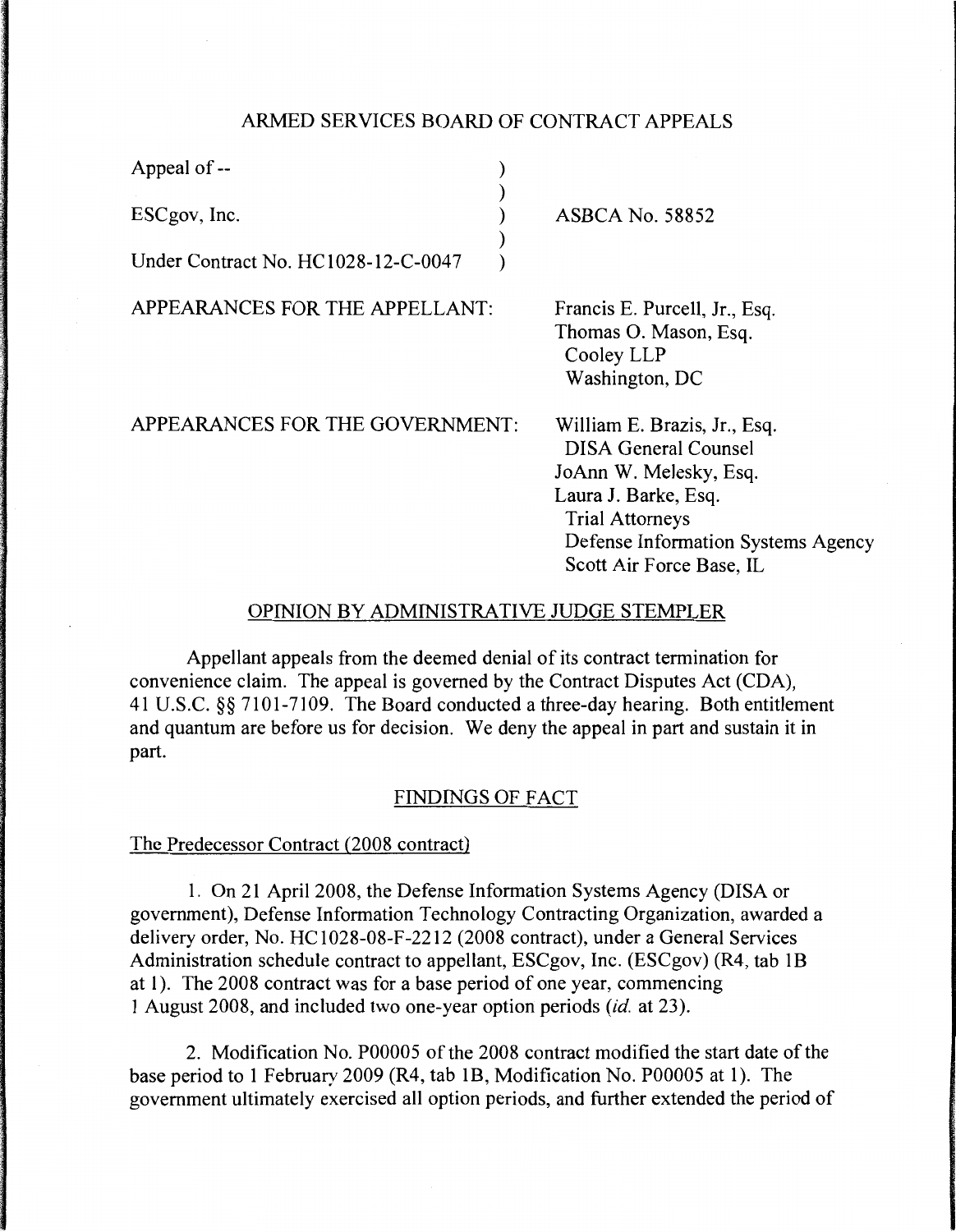performance by another 6 months until 31 July 2012 (R4, tab 1B, Modification Nos. POOO 11, POOO 13, POOO 16).

3. The 2008 contract incorporated a Statement of Objectives (SOO), dated 27 June 2007, which described the agency's Access and Security Configuration Control (ASCC) program's need for an integrated and automated software-oriented solution:

> The purpose of this Statement of Objectives (SOO) is to obtain a dynamically scalable, cost effective, and integrated capability to achieve granular-level access control to operating systems (OS) and positive control of systems security configurations infrastructure through a government-controlled, "Vendor provided Service" for specified operating environments (OE) located in DISA owned and managed facilities and/or remotely located, DISA-managed systems.... The solution should utilize an on-demand service approach that will readily adjust to changes in access control and security configuration requirements (increases / decreases and changes in security policy) and is priced on a utility ("as used") basis.

(R4, tab lB at 29) The agency aimed to "harden" the security of its operating environments through "the systematic checking or scanning of the operating system, to ensure that there are configurations put in place to prevent...hacking" (tr. 3/125-26).

4. The SOO contemplated a service providing automated configuration and security management which included, among other things, the capability to scan and report that configurations across DISA servers, operating systems, and databases meet information assurance compliance. The software would be installed and maintained on DISA-managed servers. (R4, tab lB at 30-31, 33-34) In order for a system to be deemed information assurance compliant, it must meet the requirements of the DISA Security Technical Implementation Guides (STIGs) and Information Assurance Vulnerability Alerts (IAVAs). The STIG is a set of rules or set of configurations of servers released by the DISA Field Security Office (FSO) on a quarterly basis (tr. 3/126-27, 129). It is "a security configuration control setting"  $(tr. 3/156)$ . The FSO also releases IAVAs on a daily or weekly basis which consists of alerts of immediate threats or vulnerabilities to a system that need to be addressed and remedied. The IAVA has since been converted to the Information Assurance Vulnerability Management (IA VM) and the terms IA VA and IA VM are used interchangeably. (Tr. 3/130)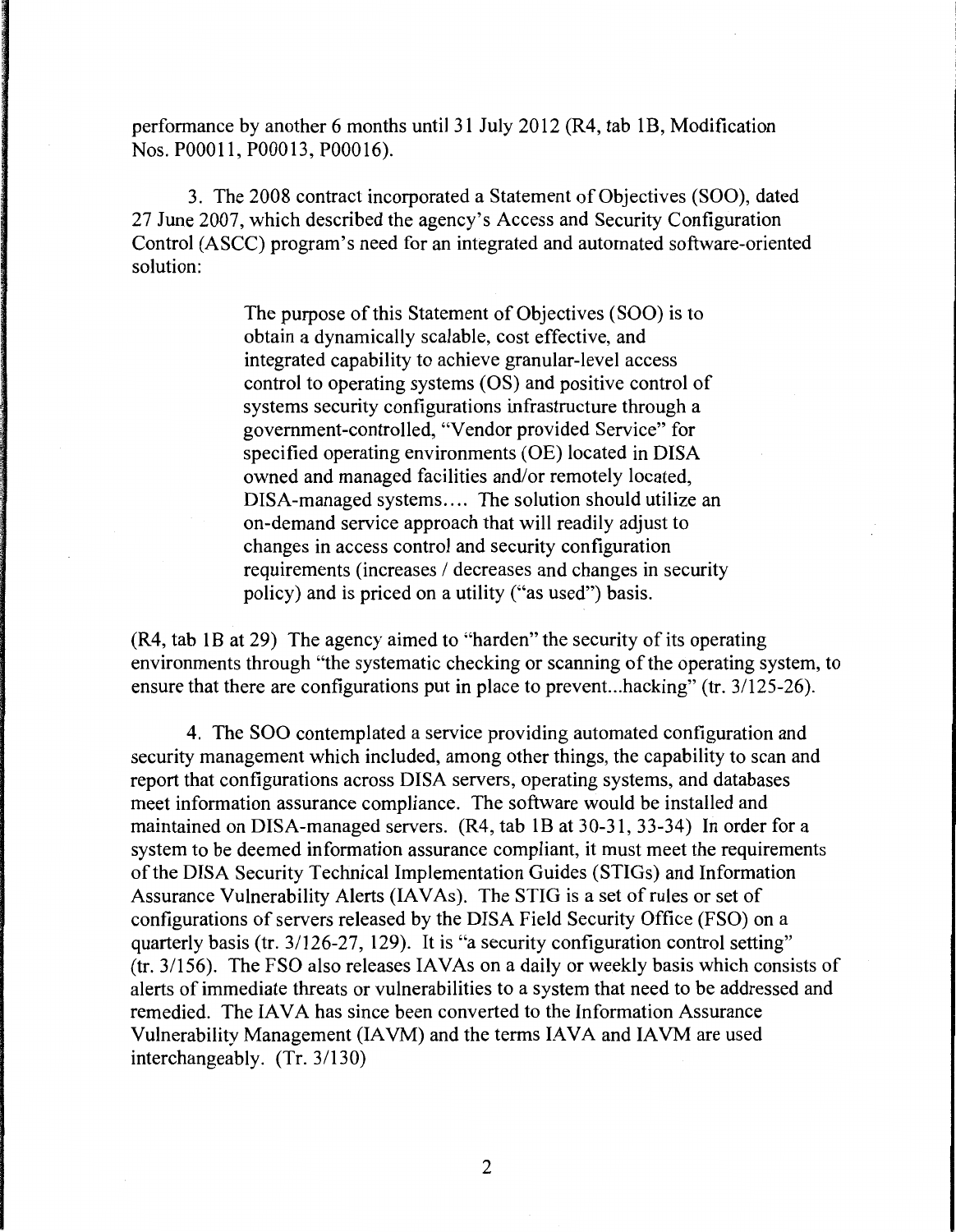5. The 2008 contract included a contract line item number (CLIN) at a firm-fixed-price (FFP) for the software utility service on a monthly basis. Payment depended on the number of DISA servers covered during a month (tr. 1/75). For example, Modification No. P00007, effective 31 August 2009, increased the number of DISA servers covered under the utility service CLIN to 7,500 (R4, tab lB, Modification No. P00007 at 1). The contract also included a separate CLIN for technical support and consulting/implementation services that was designated as FFP but not separately priced (R4, tab lB at 8, 15, 21; tr. 2/269).

6. On 6 August 2008, ESCgov executed a purchase order with BMC Software, Inc. (BMC), owner of the proprietary commercial software "BladeLogic<sup>1</sup>," to procure 20,000 perpetual software licenses for \$2,424, 736 and maintenance support (ex. G-3). The perpetual licenses were restricted to ESCgov's software utility service in support of DISA (id.; tr. 1/72). By purchasing 20,000 licenses of the software, ESCgov had the capability to apply the software to up to 20,000 servers at any point in time  $(tr. 1/68-69)$ . In explaining the rationale for obtaining the more expensive perpetual licenses and more licenses than were required to support the 2008 contract, ESCgov's CFO and Executive Vice President, Mr. Keith R. Zagurski, testified that ESCgov made a business decision to purchase enough capacity to anticipate long-term support and future contracts with DISA (tr.  $1/136-37$ , 252-53). ESCgov did not reach a level that required the use of 20,000 licenses during performance of the 2008 contract (tr. 1/136).

7. The BladeLogic software utilized internal compliance component templates. These component templates consisted of "a set of scripts that goes out and looks at the configuration settings denoted by the [FSO]'s STIG." (Tr. 3/136) The templates would be used to check configuration settings and make changes as appropriate (tr. 3/156). During performance, the parties realized that the "out of the box" baseline templates included with the commercial software could not fully meet the requirements of the DISA STIG (tr. 2/162, 164, 3/138-40). ESCgov estimated that the software would cover approximately 15-20% of the requirements (tr. 21164). Additionally, there were other problems related to software implementation on DISA servers that impacted performance (tr. 3/140-41).

8. The BladeLogic software was flexible to create and modify templates to handle daily security changes (tr. 3/137-38). Through Modification Nos. P00008 and P00009 of the 2008 contract, effective 9 September and 17 November 2009, respectively, DISA modified the SOO and added additional funding for engineering services under the technical support CLIN. The modified SOO included tasks involving coding and scripting development to update component templates for

<sup>&</sup>lt;sup>1</sup> ESCgov initially partnered with BladeLogic, Inc. to develop the proposal for the utility service utilizing the BladeLogic software (app. PFF  $\P$  14). The BladeLogic software was later acquired by BMC (app. PFF  $\P$  20 n.1; tr. 1/67).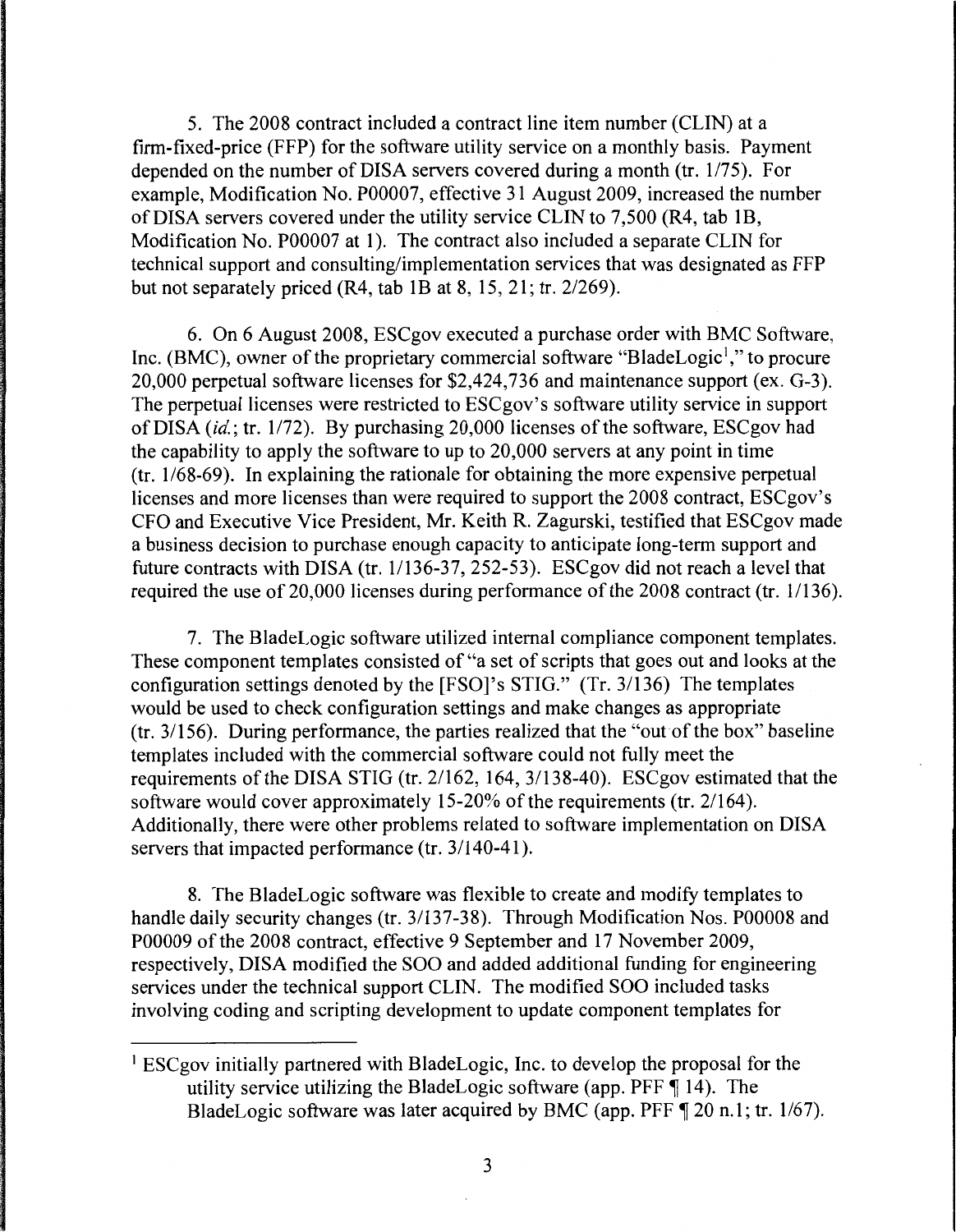testing, migration, implementation, and compliance monitoring of operating environments. (R4, tab lB, Modification Nos. P00008, P00009; tr. 3/150-51)

9. ESCgov continued developing coding and scripts to supplement the BladeLogic software's baseline component templates to meet security checking and compliance requirements (tr. 2/112-13, 163, 183). This development included the creation of content including component templates and associated sensors and extended object files (tr.  $2/172$ ). According to ESCgov, component templates "have the ability to check the components to verify the existence of an object and...[s]ensors and extended object files are scripts and/or commands that are used by the component templates to help extract more information from the target systems" (R4, tab 11 at 1 ). The sensors contained scripts that executed the commands for checking configurations, and the extended object files executed the sensors that were modified (tr. 2/173). According to Mr. Philip S. Orda, DISA's IT specialist, ESCgov was tasked with maintaining the BladeLogic software and the compliance content including updating and modifying code on a daily basis to meet STIG requirements (tr. 3/158-59). ESCgov developed, updated, and modified component templates, sensors, and extended object files to meet DISA compliance requirements during the duration of the contract.

## The Follow-On Contract (2012 Contract)

10. On 22 February 2012, DISA issued a solicitation seeking to award a contract "to obtain software as a service (SaaS) from a single, integrated, and contractor-provided software service solution, priced on a utility ("as used") basis, using BMC Bladelogic software" (R4, tab 2 at 13 of 108). DISA solicited proposals from contractors that were authorized resellers of the BladeLogic product *(id.* at 3 of 108). The contractor would be required to provide BMC BladeLogic software and licensing, and perform technical services necessary to maintain and sustain the ASCC BladeLogic Enterprise solution *(id.* at 13 of 108). The solicitation required offerors to propose a "fully loaded" unit price that included software licensing and technical support for the monthly utility service *(id.* at 13, 20 of 108). The period of performance was a base period of one year and included two one-year option periods *(id.* at 27 of 108).

11. The solicitation included a Performance Work Statement (entitled "Commercial Off-The-Shelf') (PWS), dated 13 February 2012, that described a variety of tasks to be performed including the creation of component templates to comply with the security directives released by the DISA FSO (R4, tab 2 at 11, 24-25 of 108). The solicitation also included Addendum 1 entitled "SOFTWARE SERVICES LICENSING REQUIREMENTS" which provided that DISA did not own the software provided by the contractor as a service, and "payment is based upon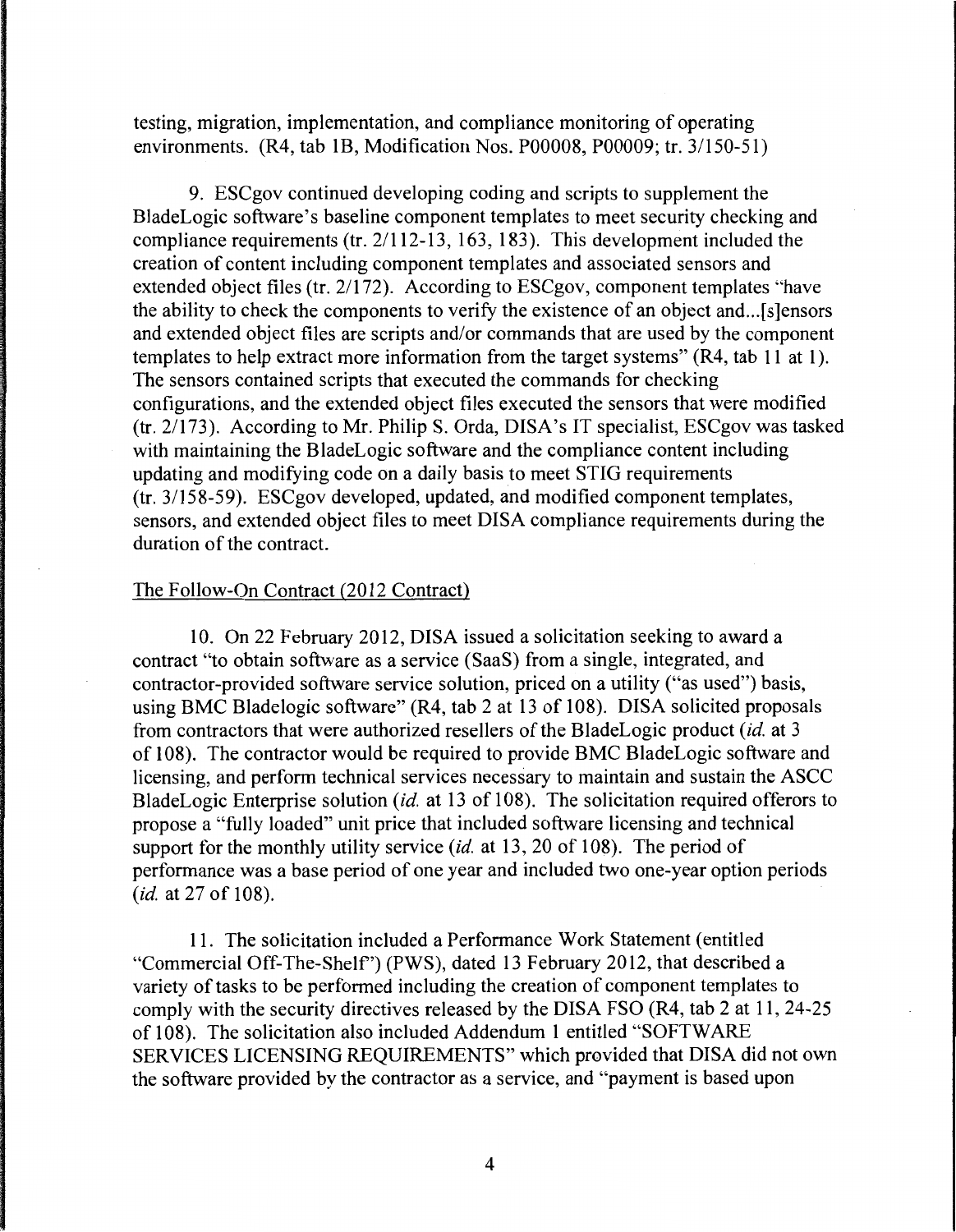monthly usage of the product per unit and technical services provided" *(id.* at 35-36 of 108). With regard to data rights, the solicitation provided in pertinent part:

> b. Rights in Data and Non-Disclosure Agreement. The Government shall have unlimited rights in all data first produced by the contractor and delivered hereunder (or first produced by the contractor under prior related Government contracts or subcontracts and modified hereunder) including technical data and computer software. Accordingly, the Contractor shall not incorporate "limited rights data" or "restricted computer software" as defined in FAR 52.227-14 in any deliverable without express written consent of the Contracting Officer. Contractor shall not incorporate "markings" what so ever [sic] on the data.

*(Id.* at 33 of 108)

12. Of relevance to this dispute, the solicitation (entitled "SOLICITATION/CONTRACT/ORDER FOR COMMERCIAL ITEMS") included FAR clauses 52.212-4 (including paragraph 1, Termination for the Government's convenience), CONTRACT TERMS AND CONDITIONS - COMMERCIAL ITEMS (JUN 2010); 52.249-2, TERMINATION FOR CONVENIENCE OF THE GOVERNMENT (FIXED-PRICE) (MAY 2004); and 52.233-3, PROTEST AFTER AWARD (AUG 1996) (R4, tab 2 at 1, 65 of 108). Although the solicitation included some clauses not applicable to the acquisition of commercial items, the contract would be awarded in accordance with commercial items procedures *(id.* at 101-05 of 108). The contracting officer (CO) testified that she did not recall including FAR 52.249-2 in the contract and that no questions were submitted by offerors respecting that clause (tr. 3/17-19). The CO speculated that when the contract was drafted she "missed" the fact that two termination for convenience clauses were included (tr. 3/59).

13. In its technical proposal, with respect to data rights, ESCgov stated the following in pertinent part:

> ESCgov understands that the Government will have unlimited rights in all data first produced by ESCgov and delivered hereunder (or first produced by ESCgov under prior related Government contracts or subcontracts and modified hereunder) including technical data and computer software. Accordingly, ESCgov will not incorporate "limited rights data" or "restricted computer software" as defined in FAR 52.227-14 in any deliverable without express written consent of the Contracting Officer.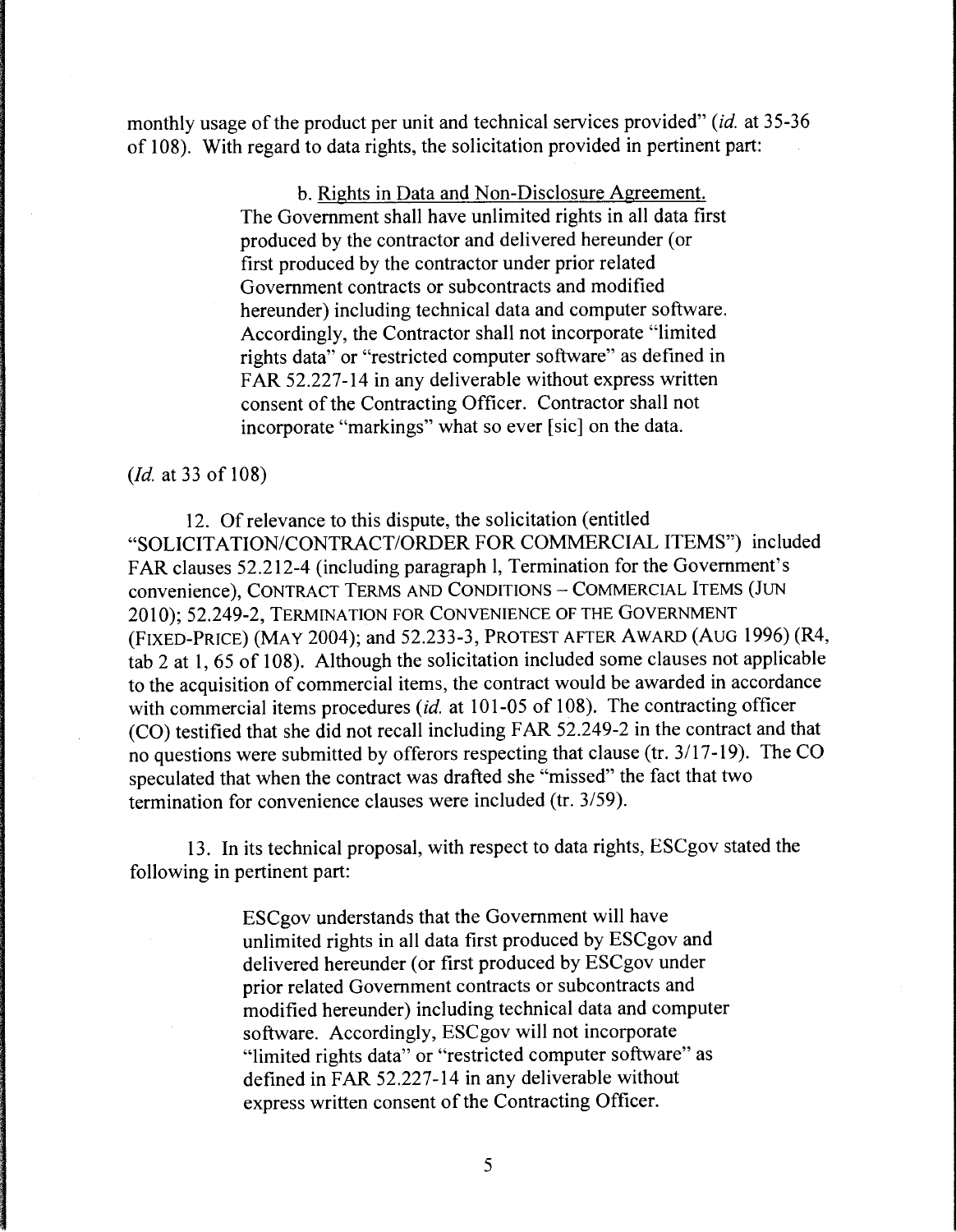ESCgov will not incorporate "markings" what so ever [sic] on the data.

(R4, tab 3 at 39 of 49)

14. On 24 July 2012, DISA awarded the captioned contract, No. HC1028-12-C-0047 (2012 contract) to ESCgov (R4, tab 4 at 1). The contract provided for a base year in the amount of \$2,276,906 (consisting of \$2, 171,250 for twelve months of "Software as a Service"; \$30,656 for training modules; and \$75,000 for travel) *(id.* at 1-6). The contract period of performance began on 1 August 2012 *(id.* at 24, 53).

15. Paragraph (I) of the commercial items clause, FAR 52.212-4, provides that:

*Termination for the Government's convenience.* The Government reserves the right to terminate this contract, or any part hereof, for its sole convenience. In the event of such termination, the Contractor shall immediately stop all work hereunder and shall immediately cause any and all of its suppliers and subcontractors to cease work. Subject to the terms of this contract, the Contractor shall be paid a percentage of the contract price reflecting the percentage of the work performed prior to the notice of termination, plus reasonable charges the Contractor can demonstrate to the satisfaction of the Government using its standard record keeping system, have resulted from the termination. The Contractor shall not be required to comply with the cost accounting standards or contract cost principles for this purpose. This paragraph does not give the Government any right to audit the Contractor's records. The Contractor shall not be paid for any work performed or costs incurred which reasonably could have been avoided.

16. Paragraph (g) of FAR clause 52.249-2, TERMINATION FOR CONVENIENCE OF THE GOVERNMENT (FIXED-PRICE) (MAY 2004) provides that:

> If the Contractor and the Contracting Officer fail to agree on the whole amount to be paid because of the termination of work, the Contracting Officer shall pay the Contractor the amounts determined by the Contracting Officer as follows, but without duplication of any amounts agreed on under paragraph (f) of this clause: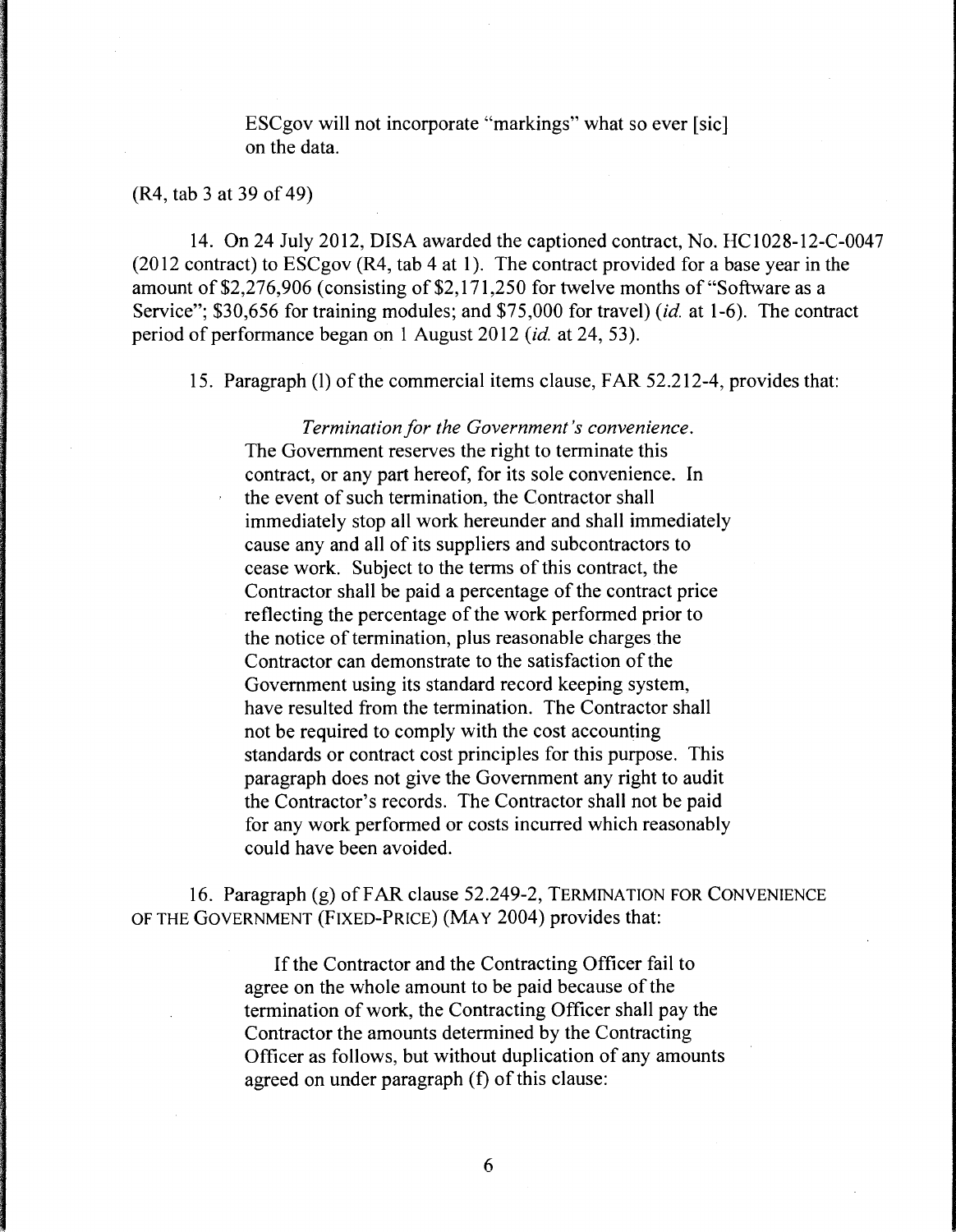( 1) The contract price for completed supplies or services accepted by the Government (or sold or acquired under subparagraph  $(b)(9)$  of this clause) not previously paid for, adjusted for any saving of freight and other charges.

 $(2)$  The total of-

(i) The costs incurred in the performance of the work terminated, including initial costs and preparatory expense allocable thereto, but excluding any costs attributable to supplies or services paid or to be paid under subparagraph  $(g)(1)$  of this clause;

(ii) The cost of settling and paying termination settlement proposals under terminated subcontracts that are properly chargeable to the terminated portion of the contract if not included in subdivision  $(g)(2)(i)$  of this clause; and

(iii) A sum, as profit on subdivision  $(g)(2)(i)$  of this clause, determined by the Contracting Officer under 49.202 of the Federal Acquisition Regulation, in effect on the date of this contract, to be fair and reasonable; however, if it appears that the Contractor would have sustained a loss on the entire contract had it been completed, the Contracting Officer shall allow no profit under this subdivision  $(g)(2)(iii)$  and shall reduce the settlement to reflect the indicated rate of loss.

(3) The reasonable costs of settlement of the work terminated, including-

(i) Accounting, legal, clerical, and other expenses reasonably necessary for the preparation of termination settlement proposals and supporting data;

(ii) The termination and settlement of subcontracts (excluding the amounts of such settlements); and

(iii) Storage, transportation, and other costs incurred, reasonably necessary for the preservation, protection, or disposition of the termination inventory.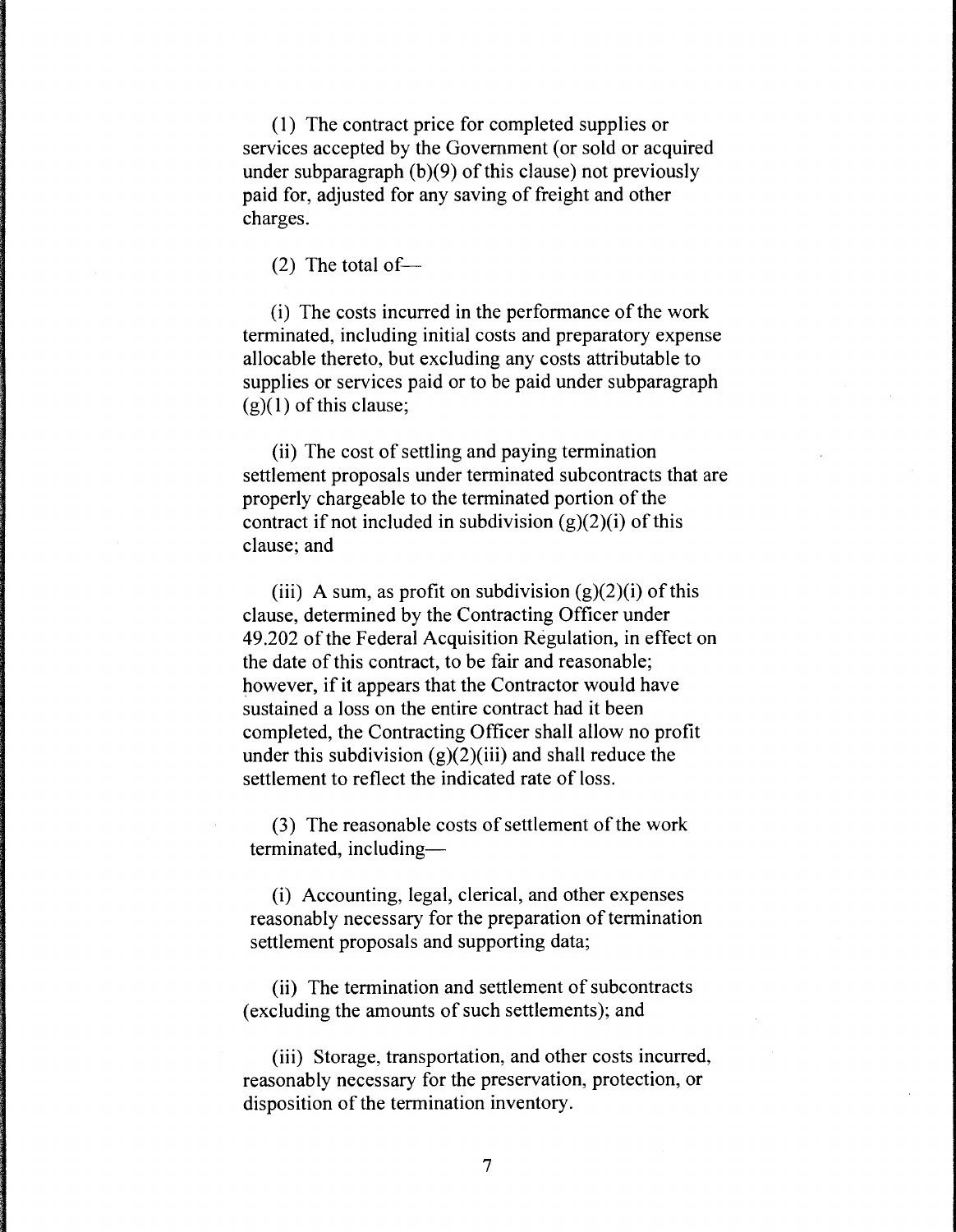17. On 1 August 2012, a protest was filed with the U.S. Government Accountability Office (GAO) alleging that ESCgov was improperly awarded the 2012 contract because it was not an authorized reseller of the BladeLogic software at the time of contract award (R4, tab 5).

18. On 10 August 2012, CO Carrie M. Ross (CO Ross), who awarded the 2012 contract, issued a stop work order to ESCgov pursuant to FAR clause 52.233-3, PROTEST AFTER AWARD (AUG 1996), as a result of the protest (R4, tab 6).

19. Ina 16 August 2012 filing, DISA informed GAO that it intended to take corrective action by terminating the 2012 contract for convenience and awarding a contract to the protestor, determining that ESCgov was not an authorized reseller of BMC products. The agency requested dismissal of the bid protest. (R4, tab 8)

20. On 17 August 2012, GAO dismissed the bid protest (R4, tab 8B).

21. On 29 August 2012, CO Ross terminated the 2012 contract for convenience (R4, tab 9A). In a document entitled "Notice of Termination to Prime Contractors (FAR 49.601-2)," the government stated in pertinent part:

> (a) *Effective date of Termination.* ESCgov, Inc., is notified as of29 August 2012 that Contract No. HC1028-12-C-0047 (referred to *as* "the contract") is terminated completely for the Government's convenience under paragraph (l), Termination for the Ordering Activity's Convenience of FAR clause 52.212-4, Contract Terms and Conditions -Commercial Items (JUN 2010). The termination is effective immediately upon receipt of this notice.

(R4, tab 9B at 3) CO Ross also sent a draft modification that proposed a termination of the contract at no cost to either party (R4, tab 9C). ESCgov acknowledged receipt of the termination notice but communicated that it would not agree to the proposed modification *(id. at 1)*.

### Post-Termination

22. In a letter dated 13 September 2012 to CO Ross, ESCgov requested "the return of ESCgov-developed intellectual property installed on DISA servers." ESCgov claimed that it developed the intellectual property at its own expense and alleged that DISA continued to use this intellectual property after termination of the 2012 contract. ESCgov also communicated that it would submit a termination settlement proposal pursuant to Part 49 for incurred costs resulting from the termination. (R4, tab 10)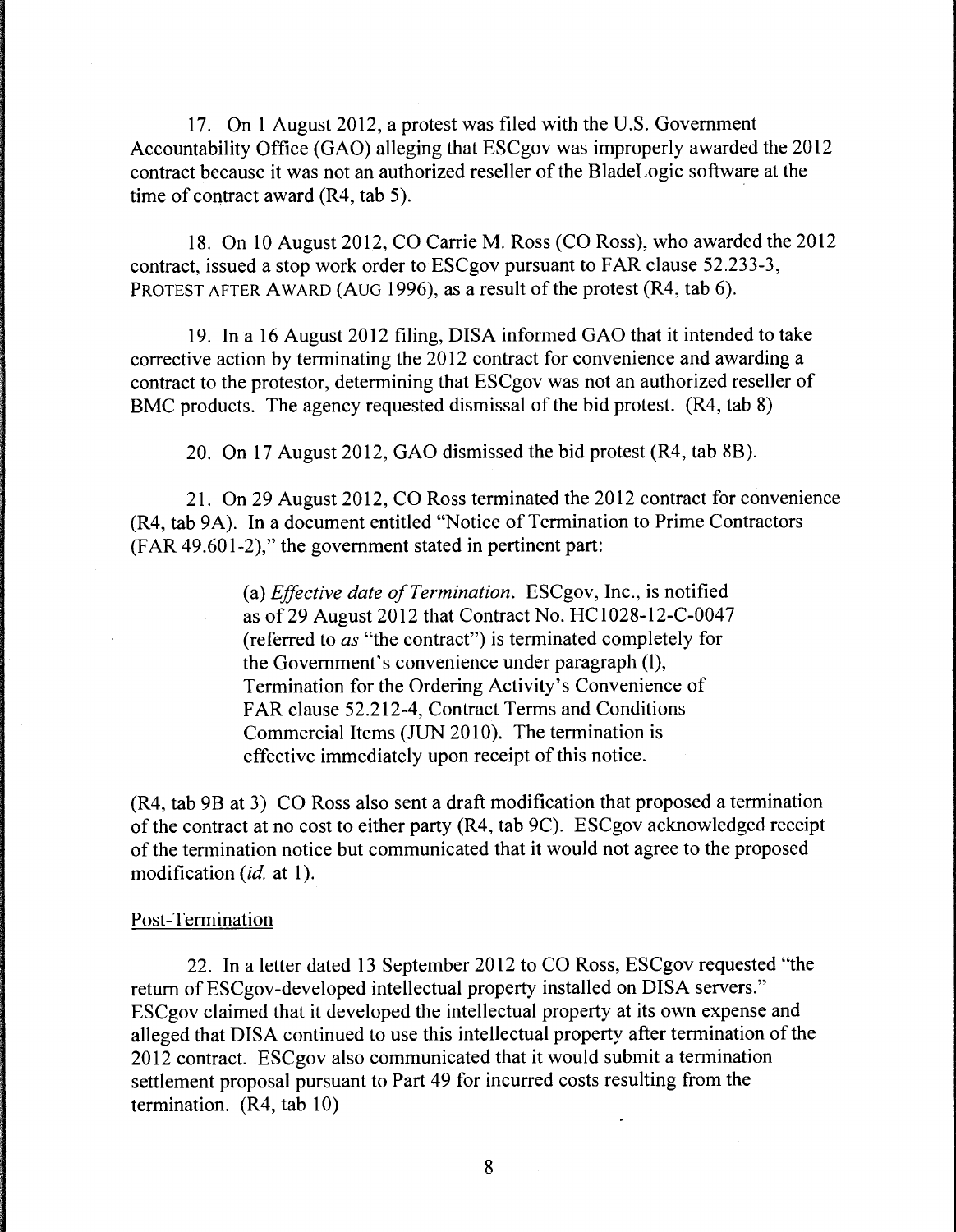23. In a letter dated 24 September 2012 to CO Ross, ESCgov again demanded the return of its intellectual property developed in support of the 2008 and 2012 contracts, which included the component templates, sensors, and extended object files that it referred to as its software. ESCgov asserted that the government did not have ownership rights or license rights over its developed intellectual property. (R4, tab 11)

24. In a letter dated 2 November 2012, CO Ross notified ESCgov that the government had removed and uninstalled all BladeLogic software and associated known component templates, sensors and extended object files that were a part of ESCgov's software solution used in performing both contracts (R4, tab 13).

25. In a letter dated 9 November 2012, ESCgov requested, among other things, an audit of DISA's current BladeLogic software to confirm that its intellectual property was removed from DISA's servers (R4, tab 14). CO Ross denied the request, in a letter dated 19 December 2012, and stated that ESCgov had failed to provide the government with a listing of its intellectual property in prior requests. Additionally, CO Ross requested ESCgov to submit its final termination settlement proposal in accordance with FAR Part 12. (R4, tab 15)

26. In a letter dated 2 January 2013, ESCgov submitted a listing of the component templates, sensors, and extended object files that it deemed as its intellectual property and requested return of these items (R4, tab 16). The list was created with input from ESCgov's engineering personnel, Mr. Anthony J. Fasano and Mr. Frank Brand, who primarily developed the items (tr. 1/166). Mr. Orda testified that, to his knowledge, the government and its current contractor, continued to use and operate the compliance templates developed by ESCgov subsequent to the termination (tr. 3/181, 218).

27. On 2 January 2013, ESCgov submitted its termination settlement proposal to the government, seeking recovery of its incurred costs pursuant to FAR Part 49 in the amount of \$3,384,500.76 as a result of the termination. First, it asserted it was entitled to \$1,031,430.50 for the BladeLogic software licenses purchased in 2008, an amount it calculated "based upon the position that the remaining 50% of the software license costs would have been allocated to and recovered under [the 2008 contract]," 50% of the license costs represented the present value of the licenses "that would have been used to support the [2012 contract]," and the licenses could not be used to support a customer other than DISA. (R4, tab 17) ESCgov further asserts that the licenses are perpetual and remain valid (app. br. at 19, 25). Second, ESCgov asserted that it was entitled to \$180,937.50 that represented one month of utility services provided under the terminated 2012 contract. Third, ESCgov asserted that it was entitled to costs related to its development of component templates, sensors, and extended object files installed on DISA servers that it deemed as its intellectual property used to perform the contracts. It sought \$2, 127 ,924 which represented an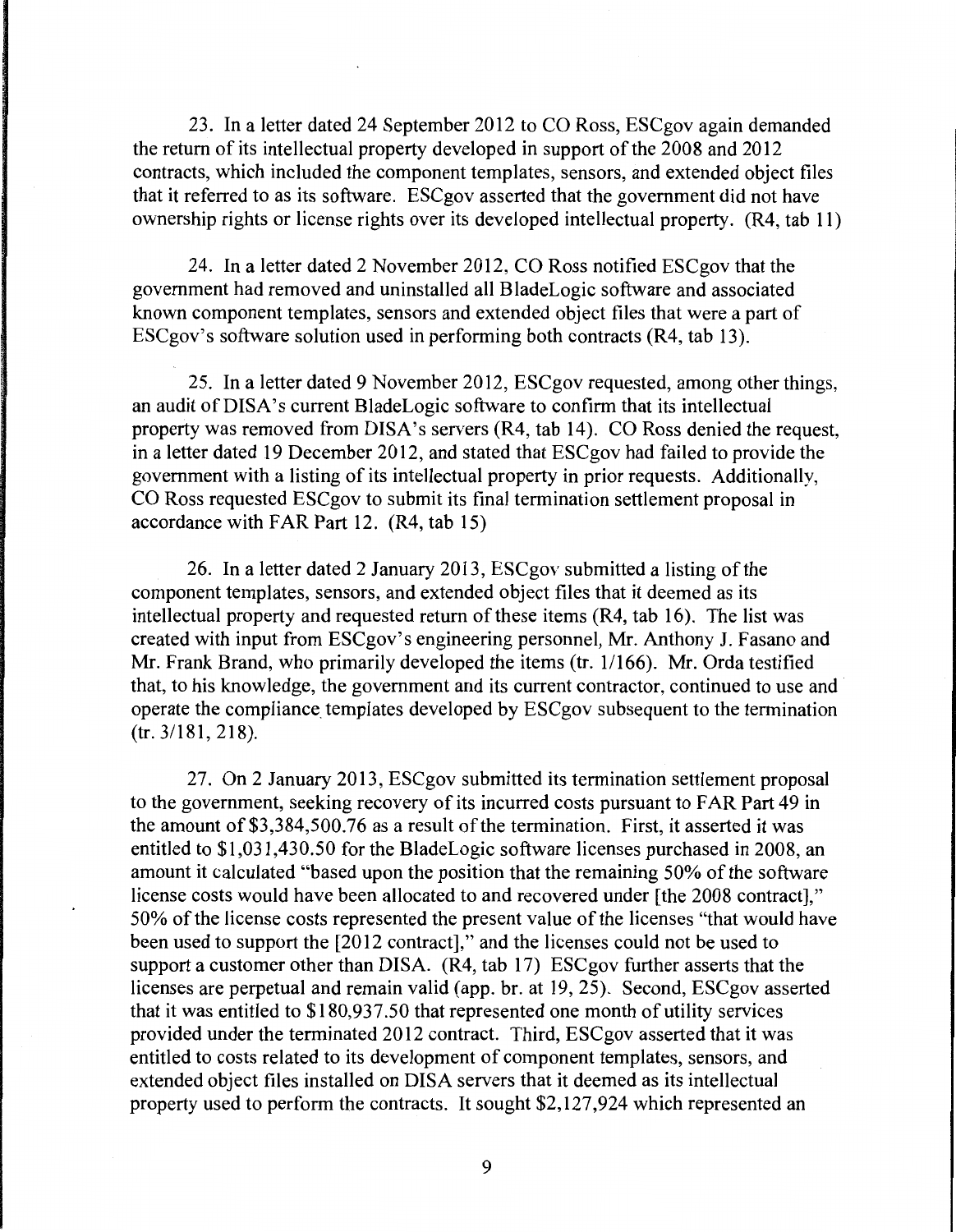average of two methodologies used by its expert, Mr. Graham D. Rogers to assign a value of the intellectual property  $-$  a cost approach based on labor and other expenses incurred to develop the intellectual property and a royalty-based approach based on ESCgov's entitlement to royalties for licensing to DISA and its BladeLogic contractors for continued use of its intellectual property. Fourth, ESCgov asserted that it was entitled to termination settlement expenses for a sum total of \$44,208.76 (\$20,868.40 for severance of a terminated employee; \$1,689 for its employees' preparation of the settlement proposal; \$6,000 for consulting fees; and \$15,651.36 for legal fees). (R4, tab 17)

28. In a letter dated 22 April 2013, CO Ross, after evaluating the settlement proposal pursuant to paragraph (I) of the commercial items clause, determined that the sought costs were unallowable except for the monthly utility cost of \$180,937.50 (R4, tab 18). The CO stated that the contract had been awarded as a commercial items contract and further expressly recognized that FAR 12.403 allowed the use of FAR Part 49 as guidance where it did not conflict with FAR 52.212-4(1). We find that the parties were at an impasse as of this date.

29. On 12 June 2013, ESCgov converted its termination settlement proposal into a certified claim under the CDA for \$3,384,500.76 and requested a contracting officer's final decision. Profit was expressly not claimed. (R4, tab 20)

30. CO Ross did not issue a final decision upon the claim (tr. 3/48). In a notice of appeal dated 29 August 2013, ESCgov appealed to the Board from the contracting officer's failure to issue a final decision (R4, tab 25).

31. On 9 December 2014, the Defense Contract Audit Agency (DCAA) issued a memorandum to DISA legal counsel in response to a request for litigation assistance to evaluate ESCgov's termination claim (ex. G-27). With respect to software licensing costs, the memorandum stated that the accounting records and invoices reflected costs incurred and paid under the 2008 contract, and therefore, the claimed costs resulting from the termination of the 2012 contract were not supported, citing FAR  $12.403(d)(ii)$ *(id.* at 3).

32. Both ESCgov's President, Mr. Guy Speers, and Executive Vice-President Mr. Zagurski testified that half of the acquisition costs of the BladeLogic licenses were allocated between the two contracts (tr. 1/94, 169-70). However, Mr. Zagurski confirmed that ESCgov's accounting records showed no allocation to the 2012 contract (tr. 1/258-59).

33. Mr. Zagurski testified that the entire cost for the purchased BladeLogic licenses were pooled into an inventory assets account in 2008 (tr. 1/198-99, 243). The purpose of the inventory assets account was "to collect the costs to match costs with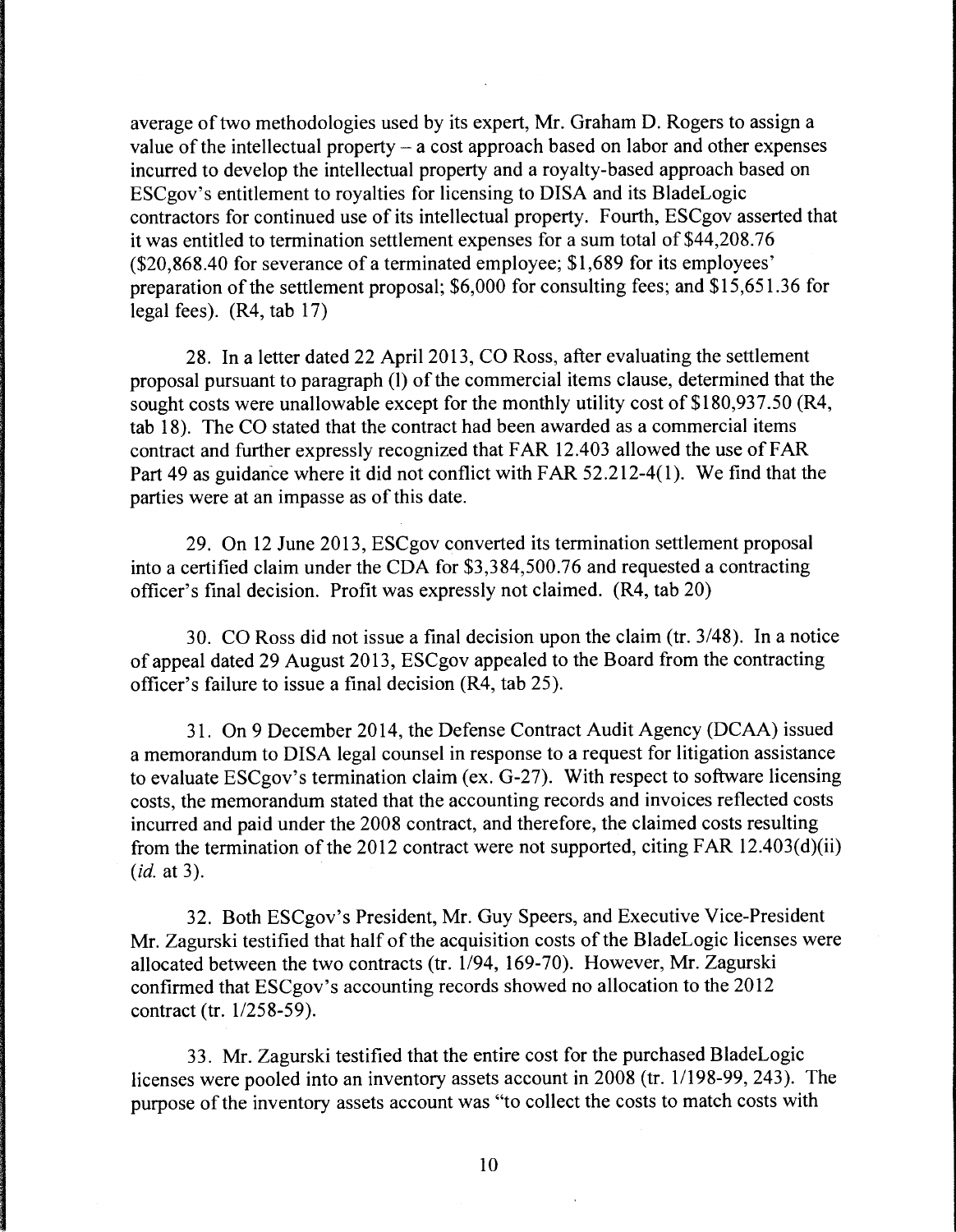revenue as our service was delivered" (tr. 1/237). ESCgov then allocated the costs of the licenses to a cost objective for the 2008 contract in accordance with generally accepted accounting principles but did not amortize these costs over the entire duration of the contract (tr.  $1/199-200$ , 238). In explaining why BladeLogic license costs were not allocated to the 2012 contract, Mr. Zagurski stated that:

> By the time this contract was awarded, those costs had already been absorbed under another cost objective. To do that would be incorrect. We cannot continue to allocate costs once they've been fully absorbed.

As I said, we could make an accounting adjustment to reverse all those charges, half of the license value and the maintenance, and then put that back into inventory asset. And then it sounds like, if it's in inventory asset, DISA would be more than happy to pay ESCgov for that amount of the licenses.

(Tr. 1/240-41)

34. Mr. Darrell J. Oyer served as ESCgov's expert for financial accounting (tr. 2/226). He was hired to review the DCAA's 9 December 2014 memorandum (tr. 2/235). He provided his expert report, dated 26 January 2015, in which he stated, with regard to DCAA's observations related to licensing costs, that "[f]inancial accounting would not allow deferral of these costs to any subsequent jobs and thus this accounting is not unexpected" and that the FAR for contract purposes is "concerned about costs being allocated to the benefiting job regardless of the year involved" (ex. A-136 at 1-2). To prepare his report, Mr. Oyer did not review ESCgov's accounting records and relied on the DCAA memorandum, his meeting with Mr. Zagurski, and portions of the FAR (tr. 2/234-35, 239-40; ex. A-136 at 5, Enclosure B). Mr. Oyer testified that the stope of his report does not contain opinions or analysis on the percentage of the license costs that should be allocated to either of the contracts (tr. 2/239).

35. Mr. Rogers was hired by ESCgov to serve as an expert in the valuation of its claimed intellectual property assets (tr. 1/262). Mr. Rogers is not a certified public accountant (tr. 2/15). In his 30 January 2015 expert report, he stated that the methodologies used to value the intellectual property were based on assumptions that ESCgov owns the rights to the claimed intellectual property (ex. A-131 at 16).

36. Mr. Rogers testified that he did not review ESCgov's accounting and payroll records or audit the information that was provided to him (tr. 2/24-25, 28-29, 32). He was retained by ESCgov to review its termination settlement proposal, and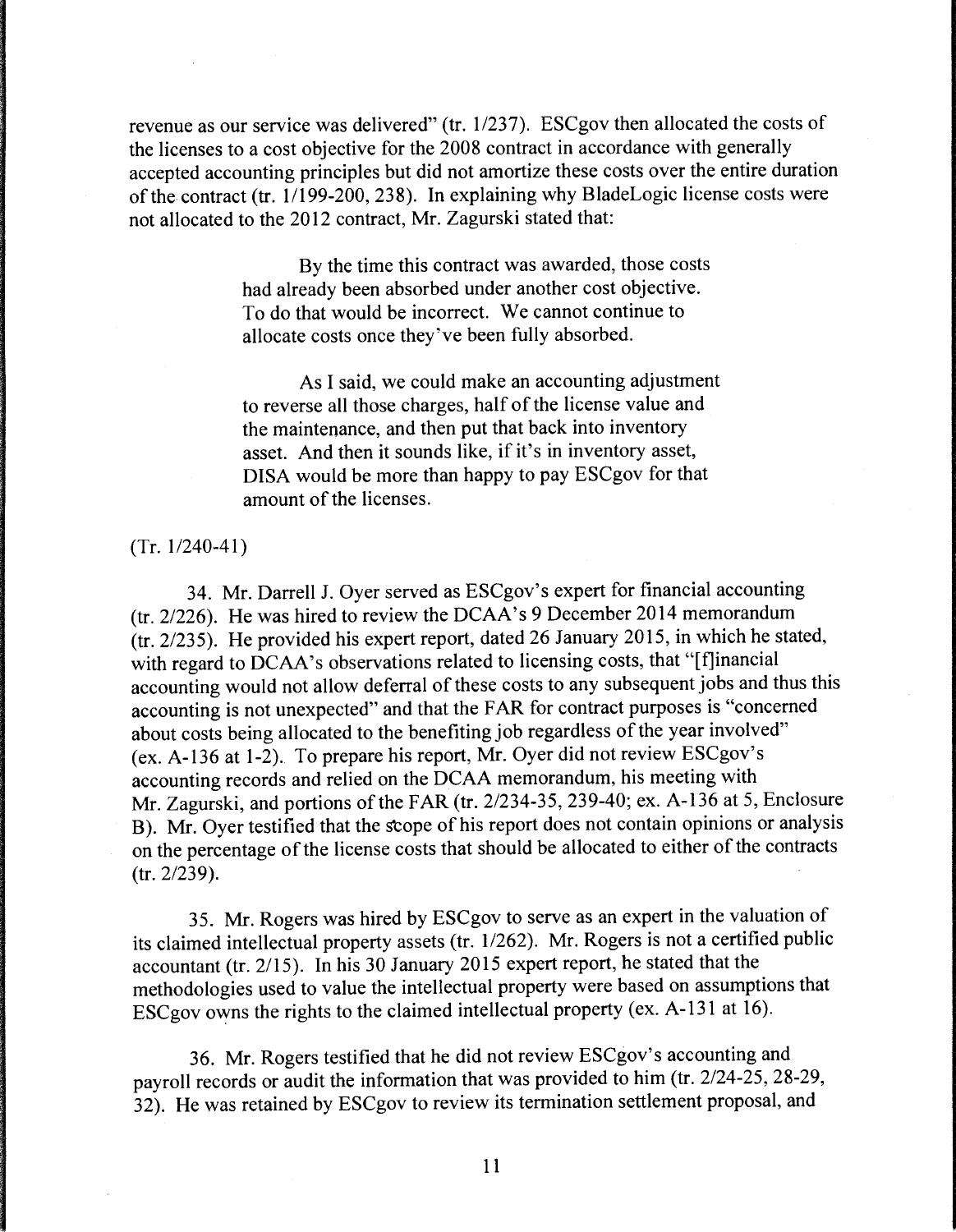issued an opinion letter, dated 14 December 2014, which later became the basis for ESCgov's demand for compensation in its proposal and subsequent claim related to intellectual property (tr. 2118; ex. G-17). He stated that his 14 December letter did not list or clearly identify the intellectual property at issue in this appeal (tr. 2/49).

37. In his report, Mr. Rogers stated that the trending historical reproduction cost approach methodology used involves "the restatement of historical costs in current dollars in order to provide an indication of the total amount that would need to be invested today in order to reproduce the property" (ex. A-131 at 8 of 48). The report further stated that "actual expenditures by the company on the subject property" was required *(id.* at 9 of 48). However, at the hearing, he testified that a conservative estimate to determine the value was used instead because ESCgov was not:

> [A]ble to provide me the information as far as when the hours were incurred. So since I wasn't able to determine when the hours were incurred, I made the assumption that they were all incurred at the same time, which means that there's no future value, and therefore if there's no future value, it's another level of conservatism in this calculation.

(Tr. 2/94-95)

38. -ESCgov's engineers, Mr. Fasano and Mr. Brand, primarily developed the intellectual property at issue (tr. 2/137-38). Mr. Fasano is a senior systems architect for ESCgov (tr. 2/159). Mr. Brand did not testify at the hearing. With regard to copyright marking, Mr. Fasano testified that each code that he created was marked with his name, the company name, and sometimes the date (tr. 2/213). Mr. Fasano initially testified that he attached copyright markings (tr. 2/184), but later on cross-examination suggested that Mr. Brand applied the proper copyright markings to his understanding (tr. 2/217). In a response to the government's second interrogatories, ESCgov stated, in part, that it "avers that the intellectual property has not been copyrighted and that ESCgov is in the process of obtaining a copyright" to a question on whether the claimed intellectual property were protected by copyright (ex. G-24 at 5-6,  $\P$  6). Mr. Orda testified that ESCgov did not provide notification to the government that the templates or associated files were copyrighted or restricted for use (tr. 3/165, 167). Mr. Rogers testified that, to his knowledge, ESCgov did not have a patent or copyright for the intellectual property claimed (tr. 2/59-60). Weighing the competing evidence, we find that ESCgov has not adequately established that it's claimed intellectual property or software was marked with copyright notifications or other restrictions prior to the termination of the 2012 contract. <sup>2</sup>

 $2$  After the hearing, the government moved to strike the testimony of Mr. Fasano regarding the copyright markings on the content delivered to DISA. In its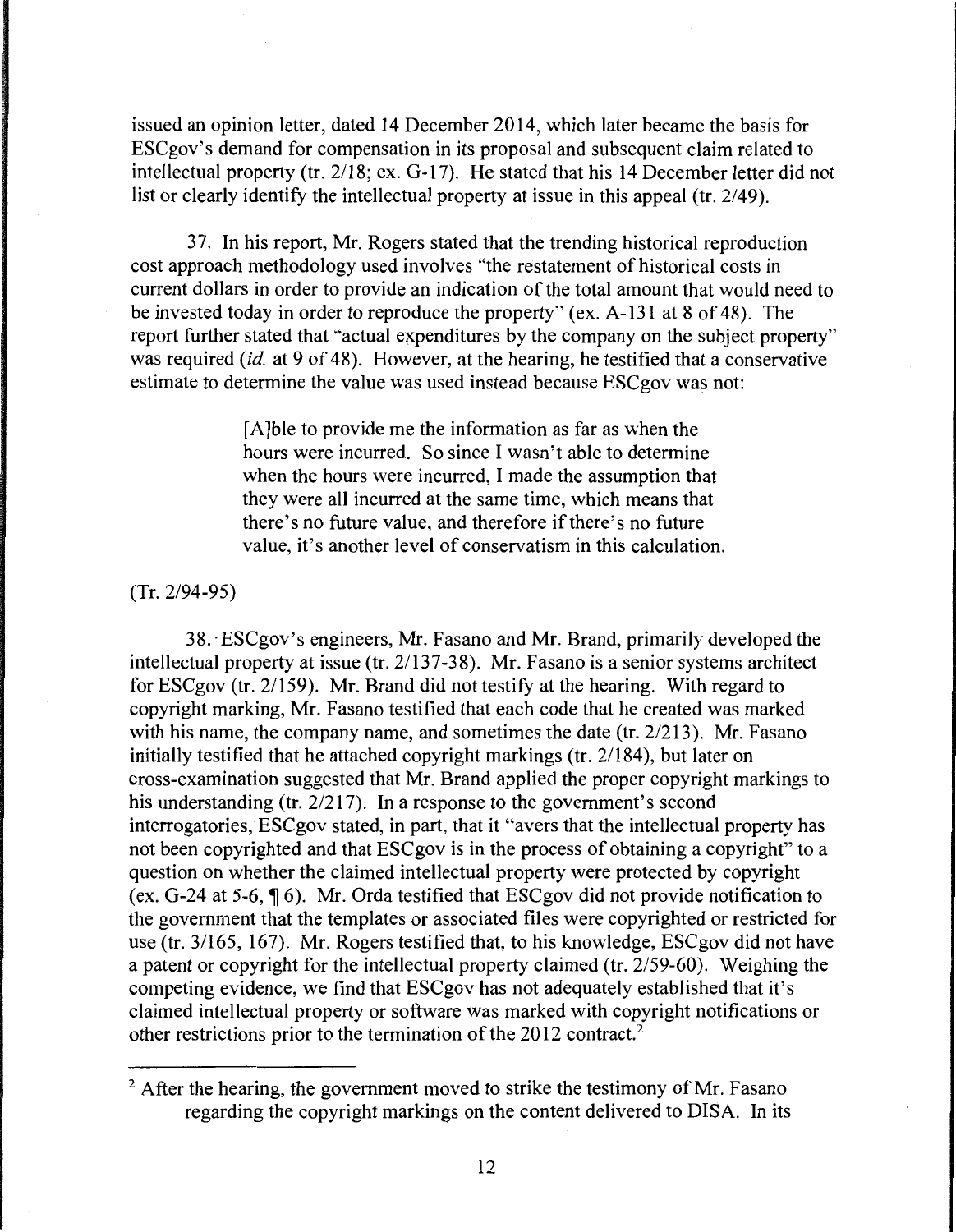39. The record includes copies of invoices in the sum total of\$16,641.67 that contain an itemized list of legal fees incurred from September 2012 to January 2013 for legal services rendered in preparation of the termination settlement proposal (R4, tab 19).

40. As a result of the termination of the 2012 contract, ESCgov terminated the employment of the contract's program manager. The record includes a copy of the separation agreement, effective on 12 October 2012, between ESCgov and its terminated employee (ex. A-124). ESCgov agreed to pay a severance amount of \$20,868.40 equating to seven weeks of compensation *(id. at*  $450^3$ ; tr. 1/90).

41. The record also includes a copy of an undated document entitled "ENTERPRISE SOLUTIONS CORPORATION EMPLOYEE HANDBOOK" (ex. A-122). With regard to severance pay, paragraph 19.6 provided that "ESCgov in some instances pays severance to terminated employees who leave the organization" *(id.* at 66).

42. With respect to ESCgov's claim for \$1,689 in connection with termination settlement proposal preparation costs incurred by its employees, Mr. Zagurski testified that "this is a very, very conservative estimate" consisting of two hours each of three people for a total of six hours at a commercial rate of  $$281.50$  per hour (tr. 1/175). ESCgov does not cite any document in the record that supports its calculation of this amount.

43. The record includes a copy of an invoice, dated 31 December 2012, from Mr. Rogers submitted to ESCgov's counsel for services performed during December 2012 in the sum total of \$7,972.50 (ex. G-18). We find that these services were rendered in connection with Mr. Rogers' 14 December 2012 letter (finding 36).

## DECISION

Before the Board, now relying upon FAR 52.212-4(1), "Termination for the Government's convenience," and what it says is the "commercial nature" of the contract and the BladeLogic software, ESCgov seeks \$3,384,500.76, consisting of (1) \$1,031,430.50 for BladeLogic software licenses that ESCgov says it purchased in 2008; (2) \$180,937.50 for one month of contract performance; (3) \$2, 127,924 for the government's alleged "retention and continued use of ... ESCgov-developed software"; (4) \$20,868.40 in severance paid to a program manager that ESCgov terminated

response to motion, appellant requested admission of exhibits that support Mr. Fasano's testimony. We denied the government's motion and appellant's request *(see* Bd. order dtd. 25 August 2015).

<sup>&</sup>lt;sup>3</sup> Citations are to the consecutively-numbered pages unless noted otherwise.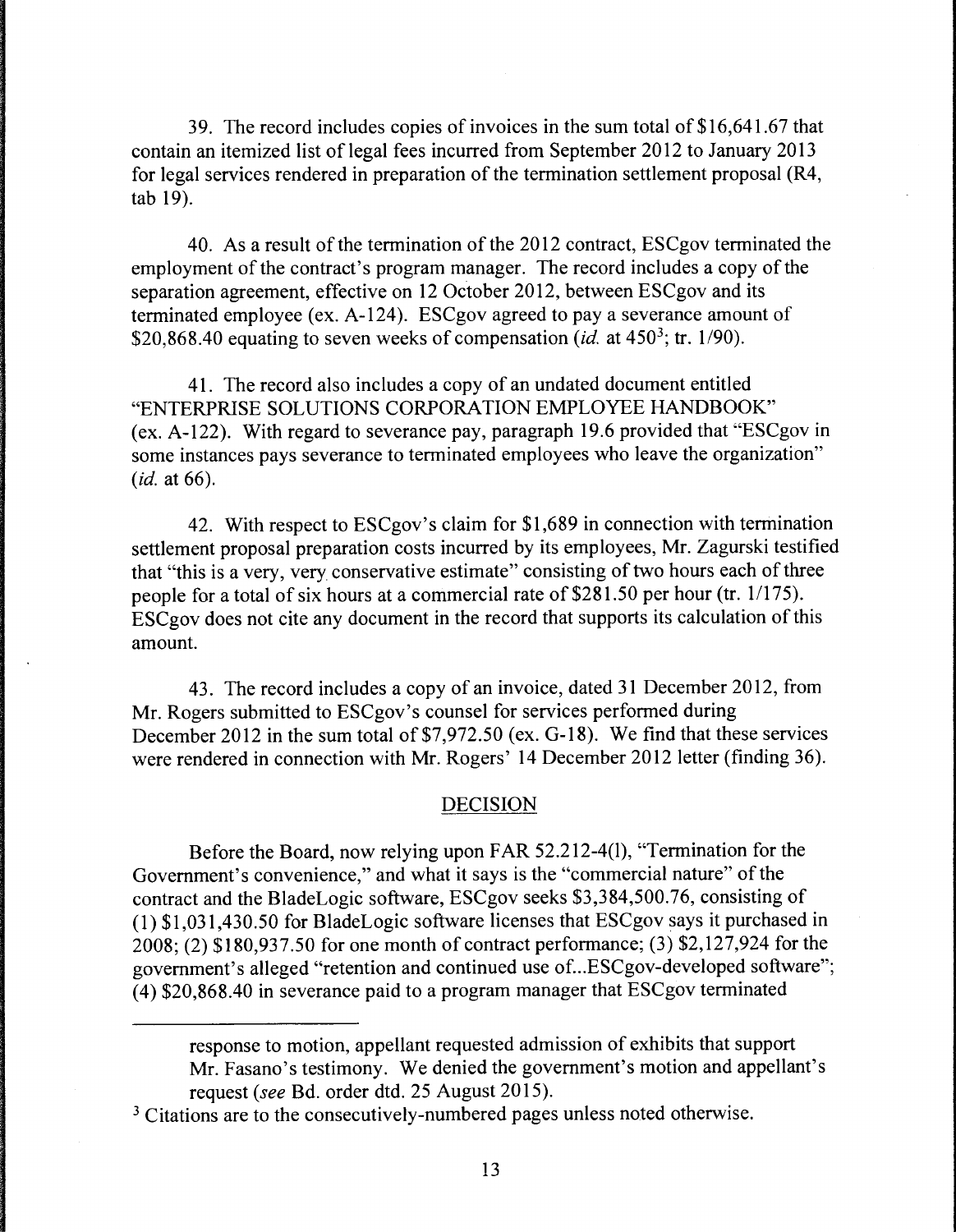subsequent to the termination of the contract; (5) \$1,689.00 in employee costs to prepare the termination settlement proposal; and (6) \$15,651.36 in legal fees and \$6,000.00 in consulting costs to prepare the termination settlement proposal (app. br. at 1-2, 25-28, 35-37; app. reply br. at 9). FAR 52.212-4(1) provides, in pertinent part:

> Subject to the terms of this contract, the Contractor shall be paid a percentage of the contract price reflecting the percentage of the work performed prior to the notice of termination, plus reasonable charges the Contractor can demonstrate to the satisfaction of the Government using its standard record keeping system, have resulted from the termination. The Contractor shall not be required to comply with the cost accounting standards or contract cost principles for this purpose. This paragraph does not give the Government any right to audit the Contractor's records. The Contractor shall not be paid for any work performed or costs incurred which reasonably could have been avoided.

The government asserts that ESCgov is entitled to no more than \$58,366.94, including because, it now says, FAR 52.249-2, not FAR 52.212-4(1) governs *(see* gov't br. at 4, 84). FAR 52.249-2 provides, at paragraph (g):

> If the Contractor and the Contracting Officer fail to agree on the whole amount to be paid because of the termination of work, the Contracting Officer shall pay the Contractor the amounts determined by the Contracting Officer as follows, but without duplication of any amounts agreed on under paragraph (f) of this clause:

(1) The contract price for completed supplies or services accepted by the Government (or sold or acquired under subparagraph (b)(9) of this clause) not previously paid for, adjusted for any saving of freight and other charges.

(2) The total of-

(i) The costs incurred in the performance of the work terminated, including initial costs and preparatory expense allocable thereto, but excluding any costs attributable to supplies or services paid or to be paid under subparagraph  $(g)(1)$  of this clause;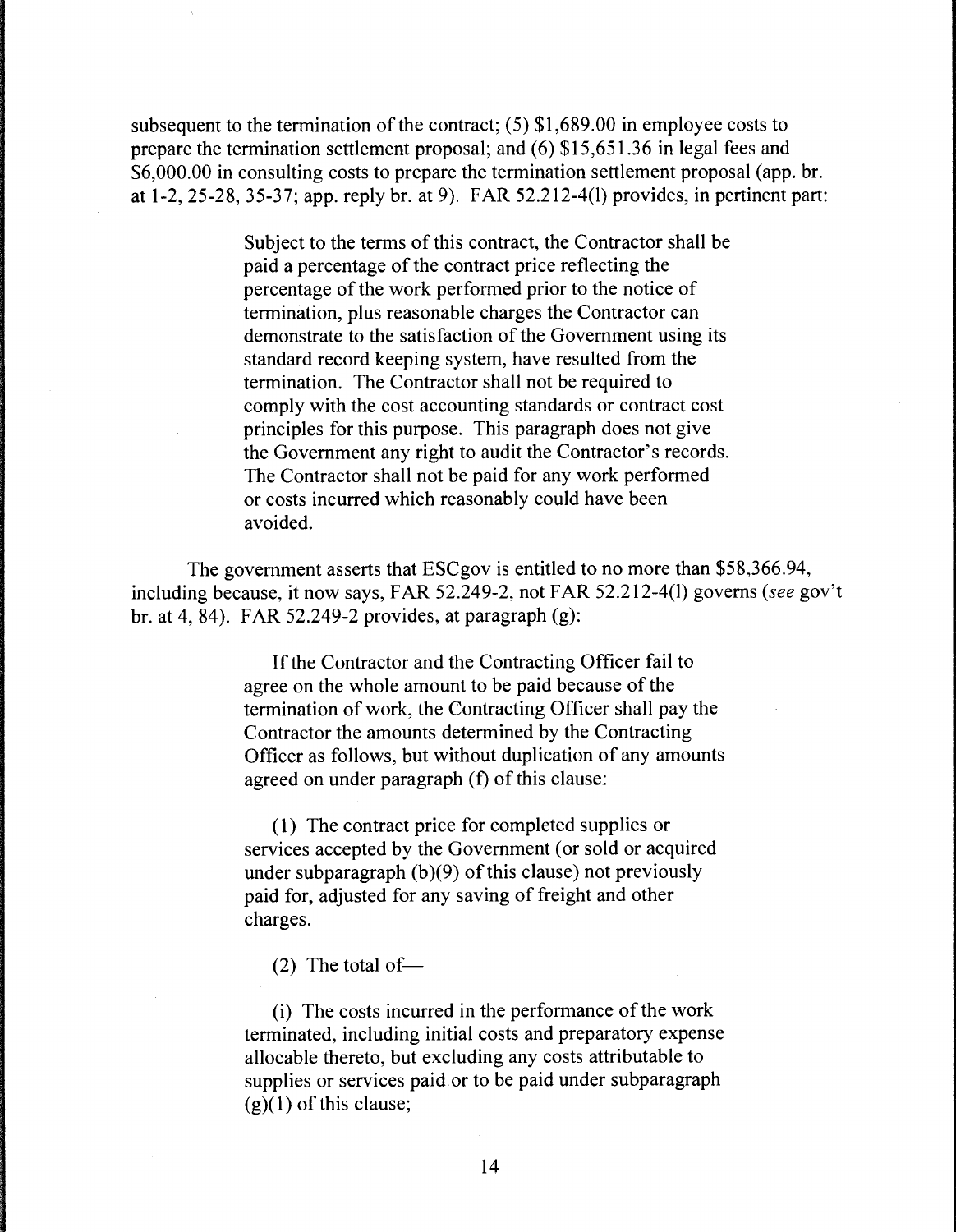(ii) The cost of settling and paying termination settlement proposals under terminated subcontracts that are properly chargeable to the terminated portion of the contract if not included in subdivision  $(g)(2)(i)$  of this clause; and

(iii) A sum, as profit on subdivision  $(g)(2)(i)$  of this clause, determined by the Contracting Officer under 49.202 of the Federal Acquisition Regulation, in effect on the date of this contract, to be fair and reasonable; however, if it appears that the Contractor would have sustained a loss on the entire contract had it been completed, the Contracting Officer shall allow no profit under this subdivision  $(g)(2)(iii)$  and shall reduce the settlement to reflect the indicated rate of loss.

(3) The reasonable costs of settlement of the work terminated, including-

(i) Accounting, legal, clerical, and other expenses reasonably necessary for the preparation of termination settlement proposals and supporting data;

(ii) The termination and settlement of subcontracts (excluding the amounts of such settlements); and

(iii) Storage, transportation, and other costs incurred, reasonably necessary for the preservation, protection, or disposition of the termination inventory.

In this appeal it is obvious the FAR 52.212-4(1) (the commercial items clause) and FAR 52.249-2 (the Part 49 clause) (findings 15, 16) are in conflict and cannot be harmonized. Because we cannot harmonize them, we must determine which clause to apply. *Cf General Engineering* & *Machine Works v. O'Keefe,* 991 F.2d 775 (Fed. Cir. 1993) (two payment clauses not in conflict and no determination was necessary). The FAR itself permits the standard clause's principles to be used in conjunction with the commercial items clause, but only where the two clauses do not conflict. 4

> *General.* The clause at 52.212-4 permits the Government to terminate a contract for commercial items

<sup>&</sup>lt;sup>4</sup> We note that the FAR does not permit use of provisions of the commercial items clause in contract's containing only the standard termination clause.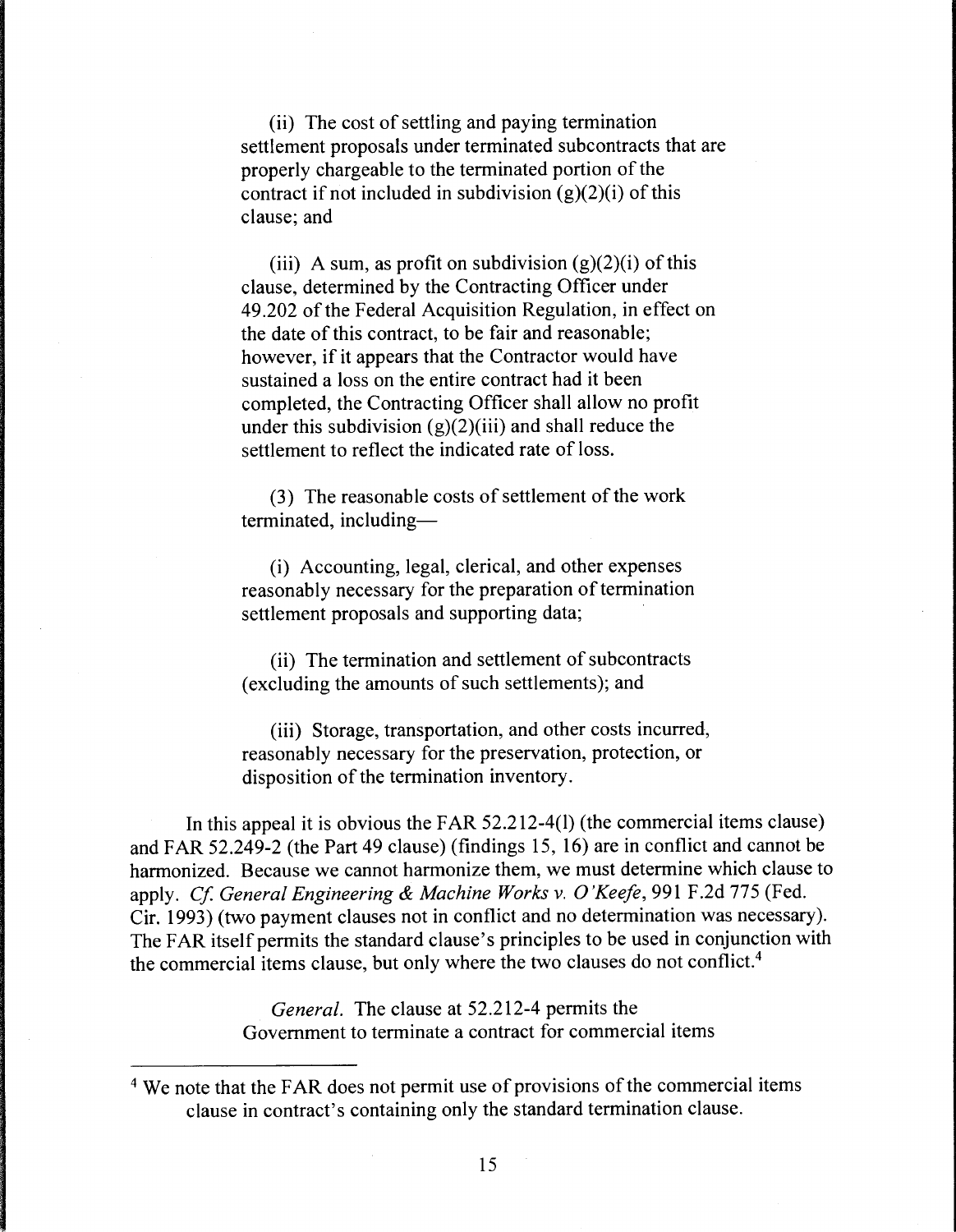either for the convenience of the Government or for cause. However, the paragraphs in 52.212-4 entitled "Termination for the Government's Convenience" and "Termination for Cause" contain concepts which differ from those contained in the termination clauses prescribed in Part 49. Consequently, the requirements of Part 49 do not apply when terminating contracts for commercial items and contracting officers shall follow the procedures in this section. Contracting officers may continue to use Part 49 as guidance to the extent that Part 49 does not conflict with this section and the language of the termination paragraphs in 52.212-4.

FAR 12.403. While the goal of each clause is fair compensation for the contractor upon the termination of the contract for the government's convenience, *(SWR, Inc.,*  ASBCA No. 56708, 15-1 BCA  $\parallel$  35,832) the commercial items clause's recovery is price based, while the standard clause's recovery is cost based. They also differ respecting the right to a government audit, the use of a contractor's standard record keeping system, compliance with the Cost Accounting Standards, and compliance with contract cost principles.

In this instance we are faced with a situation where there is no evidence in the record that the parties even realized that there were two termination for convenience clauses in the contract until after the contract was terminated. The contract itself was awarded as a commercial items contract using FAR Part 12 procedures (finding 12). Moreover, it was terminated pursuant to the commercial items clause (finding 21 ). It is clear that the commercial items clause was the proper clause for inclusion in the contract *(see* FAR 12.30l(b)(3)) and the only evidence we have as to how the standard clause came to be included in the contract is that it was inadvertent (finding 12). We have no evidence of any reliance prior to termination of the contract on the standard clause's presence.

This is not the first appeal before us in which a contract included two different convenience termination clauses; in *American Packers, Inc.,* ASBCA No. 14275, 71-1 BCA  $\parallel$  8846 at 41,129, with no evidence as to the parties' intent, we applied the clause preferred by the contractor on equitable grounds of fairness. More recently we encountered two different convenience termination clauses, FAR 52.212-4 and 52.249-1 in *Deas Construction, Inc., ASBCA No.* 60633, 17-1 BCA ¶ 36,596. There the parties agreed on the proper operative clause and we used the commercial items clause stating: "Because this is a commercial services contract, we agree that FAR 52.212-4(1) is the applicable clause." *Id.* at 178,274 n.4. In general, pursuant to *SWR,* the overall purpose of a termination for convenience settlement is to fairly compensate the contractor and to make the contractor whole for the costs incurred in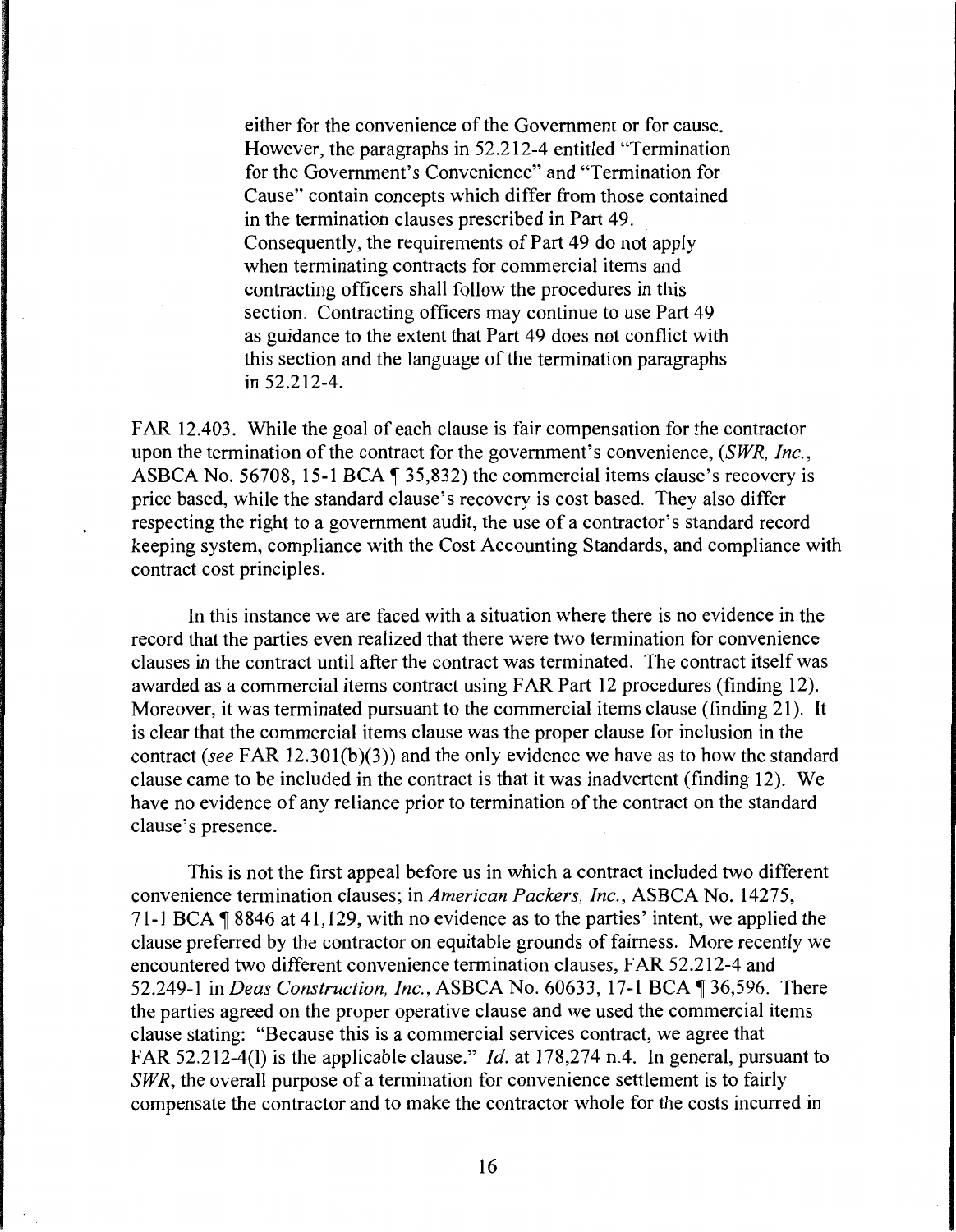connection with the terminated work; a contractor should not suffer as a result of a termination for convenience. We conclude that ESCgov's termination recovery should be determined using the commercial items clause (FAR 52.212-4(1)). Accordingly, we proceed to analyze ESCgov's termination recovery under FAR 52.212-4(1), using FAR Part 49 principles as guidance as permitted by FAR 12.403.

# *1. BladeLogic software licenses*

ESCgov requests \$1,031,430.50, a portion of the cost of its purchase in 2008 of "perpetual" BladeLogic software licenses (finding 27) because, it says, it purchased the licenses "specifically for [the government]," and, therefore, "cannot use the licenses in support of another entity, despite the fact that the licenses remain valid" (app. br. at 19-20, 24-25). ESCgov says that it "is precluded from using those licenses for another customer," and that, therefore, the termination "effectively render[ed] those licenses useless," entitling it to recover at least part of the licenses' purchase price *(id.* at 19).<sup>5</sup> However, fair compensation does not include the cost of purchasing those licenses. Because, according to ESCgov, those licenses are perpetual and valid, there is no need to make ESCgov "whole" for the costs incurred in connection with those licenses.

To begin with, ESCgov's position relies upon the assertion that the termination rendered the licenses useless because they are government contract-specific; however, the "uselessness" component of that assertion rings hollow. Because, as ESCgov admits, the licenses are perpetual and remain valid, there appears no reason why they could not be used to perform future contracts like the one terminated. Indeed, according to ESCgov, it purchased the licenses for use on a 2008 contract and "subsequent [such] contracts," well before it was awarded the 2012 contract at issue here (finding 6); it does not contend that there is no prospect of any such contracts being awarded to anyone in the future. In that sense, ESCgov is in the same position as when it purchased the licenses: it possesses licenses that it purchased including for use on future potential government contracts. There is no serious contention that the termination of the contract changed that scenario. For these reasons, ESCgov fails to demonstrate that fairness requires that it be reimbursed now for any of the cost of purchasing the BladeLogic licenses. Moreover, ESCgov's system of records shows no such allocation between the two contracts but rather a full allocation to the 2008 contract (findings 31-34).

<sup>&</sup>lt;sup>5</sup> The amount that ESCgov claims for software licenses in this appeal is roughly half of what it says it paid for 20,000 licenses purchased upon having been awarded, in 2008, a predecessor contract to the contract at issue in this appeal (finding 6). That ESCgov may have purchased the licenses at issue in this appeal after the award of an earlier contract not at issue in this appeal does not change our analysis.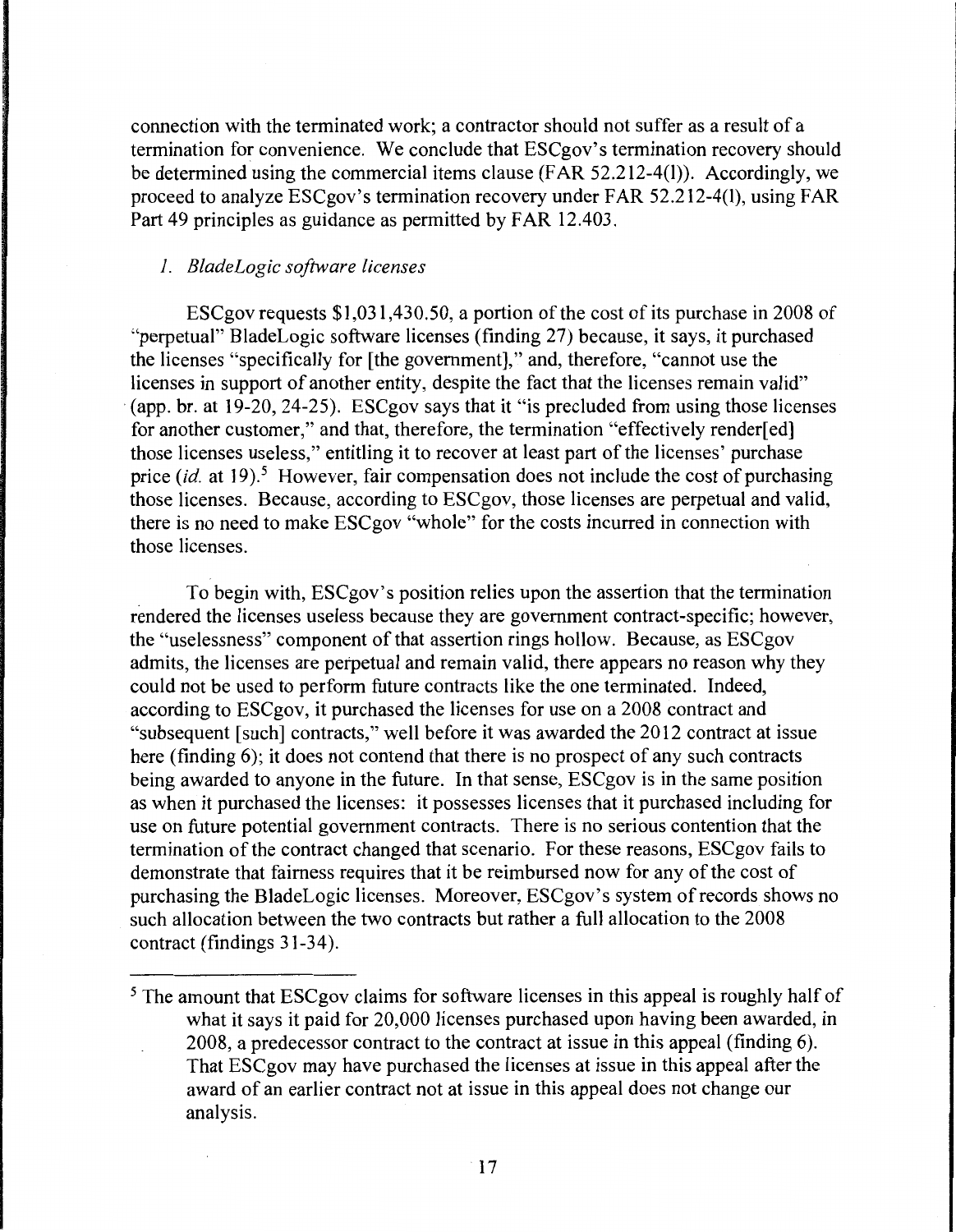# *2. Contract performance*

Compensation under the commercial items clause for a convenience termination may include payment of a percentage of the contract price reflecting the percentage of the work performed prior to the notice of termination. *See TriRAD Technologies, Inc., ASBCA No. 58855, 15-1 BCA* 135,898 at 175,496-98 (applying FAR 52.212-4(1)). ESCgov seeks \$180,937.50 for the one-month period that ended on 29 August 2012, the date that the government issued the termination notice (R4, tab 27; app. br. at 25-28). The government contends that ESCgov is entitled to only \$58,366.94, for the period 1 August 2012 (the beginning of the base period) through 10 August 2012, when the government issued the stop work order (gov't br. at 110). ESCgov replies that it began performance on 24 July 2012, before the base period began, and that the contract required payment on a monthly basis, entitling it to a month of contract payment (app. reply br. at 22-23).

We agree with the government's rationale, but not its calculation. ESCgov performed 10 base-period contract days before being ordered to stop work. That is 10/365, or approximately 2.74 percent, of the 12-month base period. Although the government does not show its work, we infer that it bases its calculation upon the \$2,171,250 contract price for the "software as a service" alone *(see* gov't br. at 110); however, we find that the more fair approach is to start with the full contract price. Using that approach, 2.74 percent of the \$2,276,906 contract price (finding 14) is \$62,387.22, the amount to which ESCgov is entitled for contract performance.

### *3. ESCgov-developed software*

ESCgov seeks \$2,260,875 (findings 27, 35-38) for what it says is software that it developed and deployed on government computer servers to "provid[e] additional functionality to the BladeLogic software to meet the contract requirements," saying further that subsequent to the termination of the contract, the government refused ESCgov's request to return the ESCgov-developed software, and continues to use it (findings 22-26).

Fair compensation for a convenience termination includes payment of a percentage of the costs related to partially completed work reflecting the percentage of the work performed prior to the notice of termination. *See TriRAD Technologies,*  15-1 BCA 135,898 at 175,498 (applying FAR 52.212-4(1)). However, ESCgov's request for \$2,260,875 is, essentially, a request for what it says is the market value of its software, not a request for costs. Fair compensation for a convenience contract termination does not include the fair market value of an item (here, software) developed and deployed to perform the contract. Although ESCgov appears to request, in the alternative, \$555,610.63 "in costs for the effort expended by its employees to develop the software" (app. reply br. at 34-35, 42), ESCgov also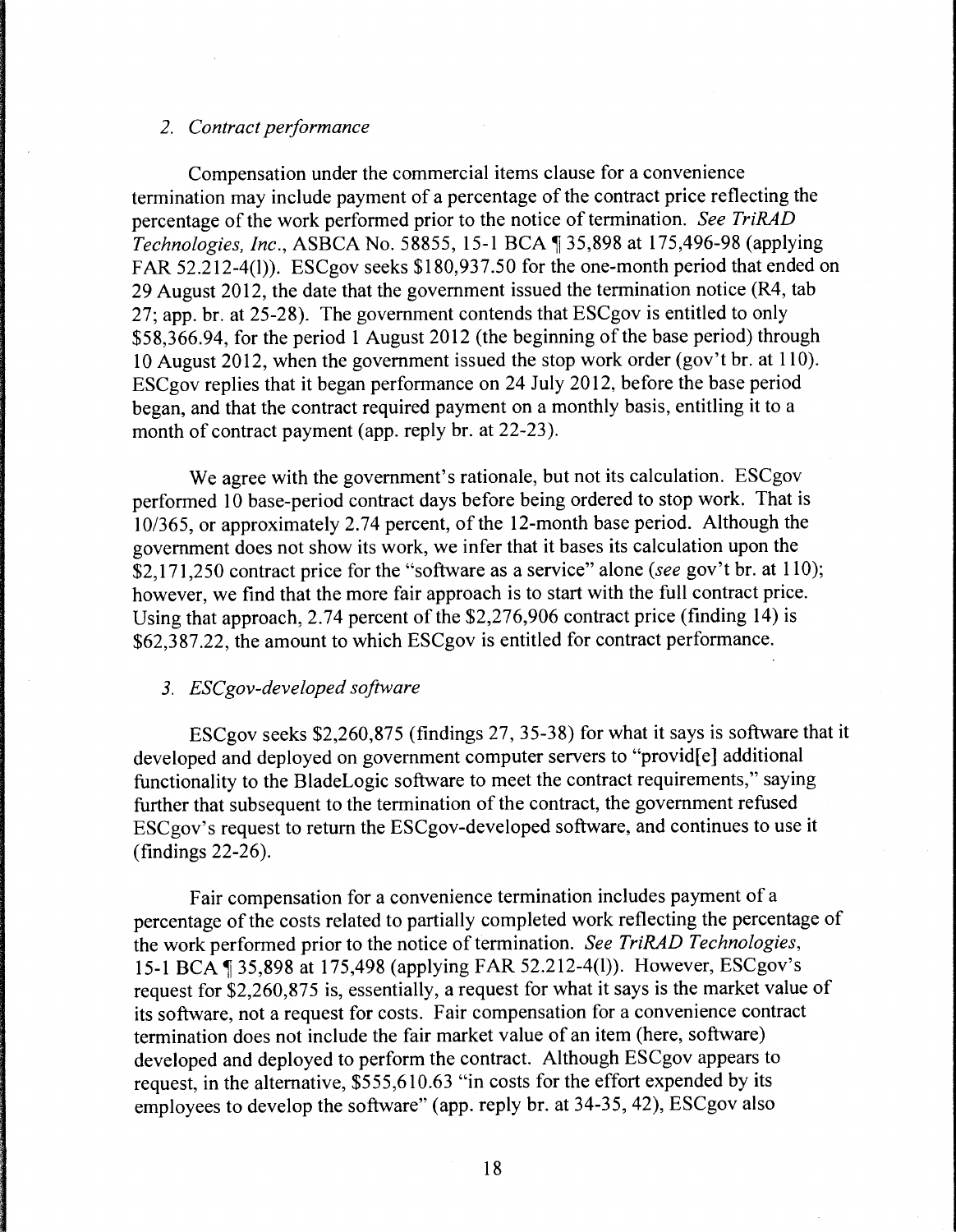explains that it developed that software to perform the 2008 contract; stating that "[b ]ecause the Blade[L ]ogic software lacked the full level of functionality to meet the 2008 Contract's requirements, ESCgov developed software to ensure compliance with the contract's requirements" (app. br. at 30). Because ESCgov effectively admits that the software was developed to perform a contract other than the one at issue here, we find that any cost incurred to develop that software is not compensable as a cost related to the terminated work of the contract at issue in this appeal. For these reasons, ESCgov does not demonstrate entitlement to recovery of either the value of the software, or the cost of its development.

### *4. Severance pay*

Fair compensation for a convenience termination includes payment, as a settlement charge, of an employee severance payment resulting from the termination where the contractor had a legal obligation to pay the severance payment. *See TriRAD Technologies, 15-1 BCA* 135,898 at 175,499 (applying FAR 52.212-4(1)). Here, ESCgov seeks \$20,868.40 in what it says was a severance payment to a program manager whose employment it terminated as a result of the termination of the contract (findings 40-41). However, ESCgov does not claim that it was obligated to make that payment; it says that "ESCgov's established practice was to pay terminated employees a severance payment as part of their termination," and that its "employee handbook permitted severance payments" (app. br. at 35). Fair compensation for a convenience termination does not include a voluntary severance payment to a terminated employee. Consequently, ESCgov does not demonstrate entitlement to recovery of its severance payment to a program manager because it was a cost that was incurred that reasonably could have been avoided.

#### *5. Employee and consultant termination settlement proposal preparation costs*

ESCgov seeks \$1,689 in what it says are "employee costs to prepare the termination settlement proposal" (finding 42). The government objects that this amount was calculated with a "fully burdened rate" of \$281.50 per hour that includes unallowable profit (gov't br. at 153). ESCgov replies by pointing to testimony that the rate it used "is a reasonable reflection of the costs ESCgov incurred for its employees' time," which it estimates consists of two hours each of three people, totaling six hours (app. reply br. at 45). However, a contractor may not rely upon testimony alone to support its claim to charges resulting from a commercial items convenience termination; it must, at least, point to contemporaneous documentation supporting the claimed charge. *See SWR*, 15-1 BCA ¶ 35,832 at 175,230-31 (applying FAR 52.212-4(1)). Because it does not point to any such documentation, ESCgov does not demonstrate entitlement to the employee costs that it claims it incurred preparing the termination settlement proposal.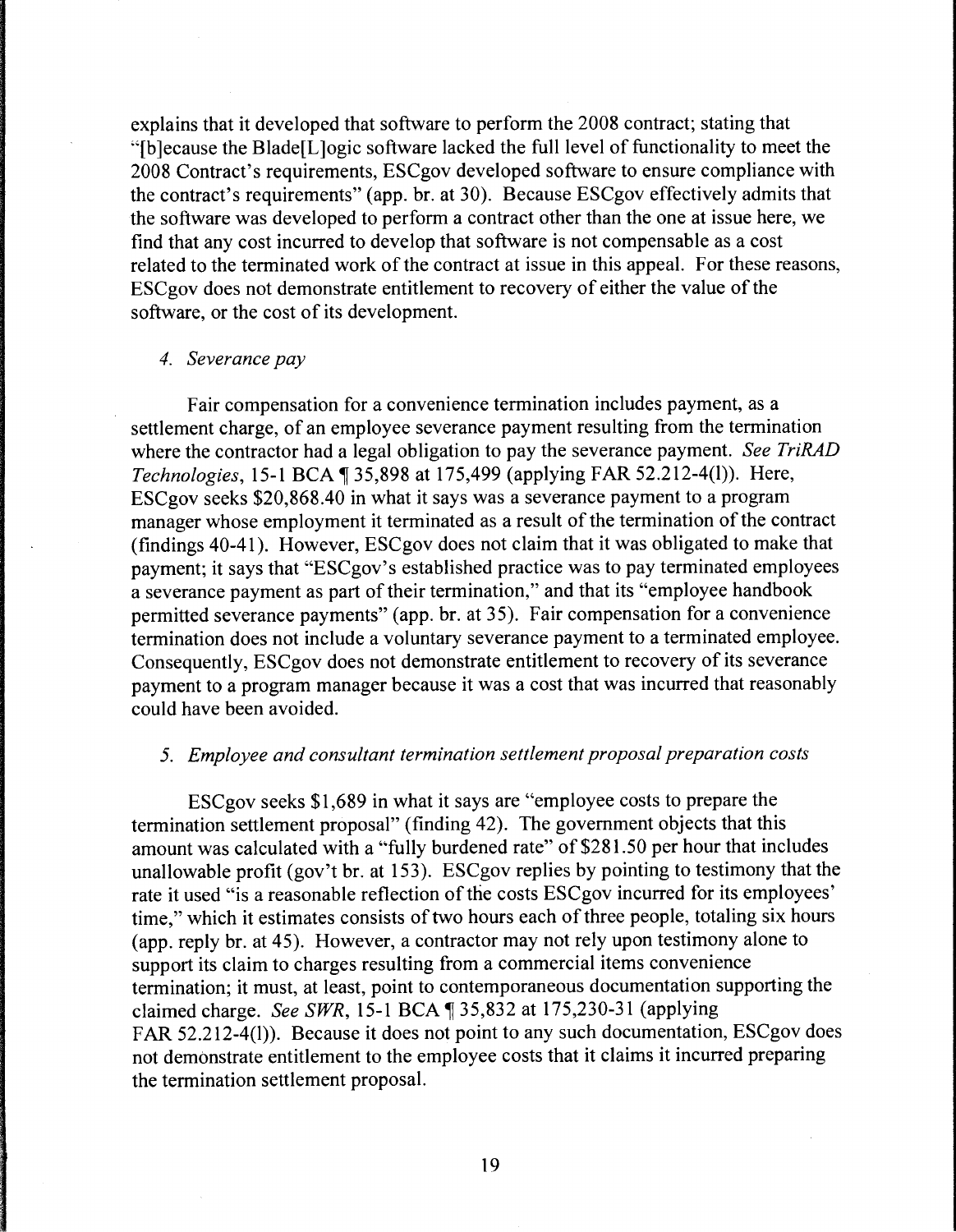### *6. Legal and consulting termination settlement proposal preparation costs*

ESCgov seeks \$15,651.36 in legal costs and \$6,000.00 in consulting costs, both of which it says it incurred in "preparation of the termination settlement proposal" (finding 27; app. hr. at 37-38). The government objects that those costs are not recoverable because, it says, the settlement claim was not submitted in good faith, and (quoting *Dairy Sales Corp. v. United States,* 593 F .2d 1002, 1006 (Ct. Cl. 1979) (citing *Topeka Janitor Service*, ASBCA No. 9989, 65-2 BCA ¶ 4911)), "no claim may be made," in a termination for convenience case, "for fees incurred in the preparation of claims which are not compensable" (gov't br. at 153-54 ). In the alternative, the government provides an itemized breakdown of the claimed legal fees, contending that ESCgov is entitled to no more than \$5,489.00, all in legal costs *(id.* at 154-58). ESCgov replies by insisting that its fees are recoverable, including fees that the government points out are for "unsegregated time" (that is, time spent at least in part in pursuit of compensation for ESCgov-developed software), but provides no line-by-line response to the government's itemization (app. reply hr. 45-47).

Implicit in the allowability of a contractor's costs in connection with the submittal of a termination for convenience settlement proposal is that the proposal is submitted in good faith; costs connected with a proposal not submitted in good faith are not allowable. *Anlagen-und Sanierungstechnik GmbH,* ASBCA No. 37878, 91-3 BCA  $\P$  24,128 at 120,754. The government asserts that the settlement proposal was not submitted in good faith because, it says "ESCgov knew that the BladeLogic licenses were a cost of the 2008 Contract, not the 2012 Contract" at issue here, and that "ESCgov submitted a claim in the amount of \$2,127,924 for the 'value' of compliance content that it knew was produced through performance of the 2008 Contract and that ESCgov had previously agreed to sell [to a third party] for only \$85,000" (gov't hr. at 154). The government cites no record evidence to support its "no good faith" position (id.). We will not scour the record for such evidence, and, therefore, without deciding whether ESCgov submitted the proposal in good faith, we hold that the government has failed to demonstrate that ESCgov did not submit the termination settlement proposal in good faith. *Cf. Creative Times Dayschool, Inc.*, ASBCA Nos. 59507, 59779, 16-1 BCA  $\P$  36,535 at 177,981 (appellant that failed to cite record evidence in support of claim issue failed to demonstrate entitlement to compensation on that issue).

However, we are persuaded, following *Dairy Sales,* that ESCgov's claim for legal and consulting costs is unreasonably high. First, the parties agree that the consulting fees were for a valuation of the ESCgov-developed software (app. reply br. at 46; *see* gov't br. at 153), which alleged value we have found is noncompensable; consequently, those consulting fees are also noncompensable.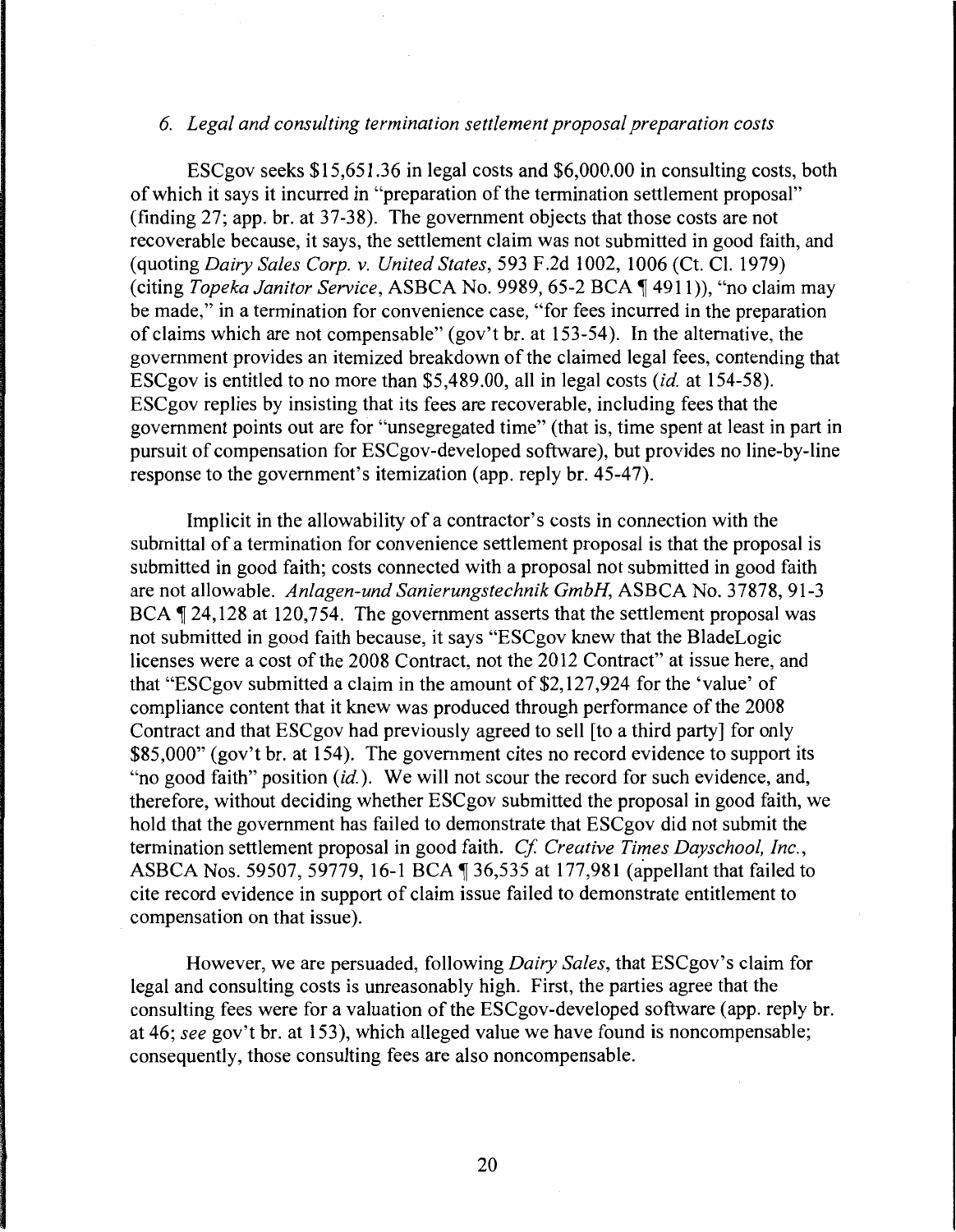Second, with respect to the claimed legal fees, the government offers a detailed itemization of the attorney billing records in evidence in support of its position that ESCgov should recover no more than \$5,489 in legal fees because, the government says, the remainder was spent in whole or unsegregated part in support of claims for noncompensable issues (as opposed to potentially compensable issues), mostly the claim for the value of the ESCgov-developed software (gov't br. at 154-5 8). Again, we have found that the value of the ESCgov-developed software is noncompensable; therefore, fees spent in pursuit of that value are noncompensable. ESCgov makes a mostly conclusory effort to contest the government's itemization of the claimed legal fees, providing no line-by-line challenge to that itemization, and no alternative quantification (app. reply br. at 45-47). Having reviewed the parties' positions (including the government's itemization and ESCgov's response) and the attorney billing records, and comparing ESCgov's more than \$3 million claim to the \$62,387.22 that we find is compensable, *cf Dairy Sales,* 593 F.2d at 1006-07, we accept the government's position and find that \$5,489 is reasonable compensation for legal fees incurred in the preparation of the settlement proposal.

### *Affirmative Defenses*

Neither of the government's affirmative defenses changes our analysis. The first, that ESCgov's requests for the cost of purchasing the licenses and the value of the software it developed be reduced due to a lack of mitigation (gov't br. at 158), need not be considered because we do not award any compensation for those issues. The second, that ESCgov's damages should be reduced for failure to comply with the CDA in submitting "baseless" elements for recovery in its termination claim. The government requests that we reduce (in an unspecified amount) appellant's recovery, citing as support the anti-fraud underpinnings of the Contract Disputes Act's certification requirement ("41 U.S.C. §  $605(c)(1)$ )" [sic] 41 U.S.C. § 7103(b)(1)). This request is merely a thinly disguised attempt to have the Board access fraud penalties. It does not require citation that the Board does not possess such jurisdiction, even if the CO had issued a contracting officer's decision asserting such a claim. (Gov't br. at 160-64)

#### *Summary*

We award the following, plus interest:

| Contract performance:                        | \$62,387.22 |
|----------------------------------------------|-------------|
| Settlement proposal preparation legal costs: | \$5,489.00  |
| Total                                        | \$67,876.22 |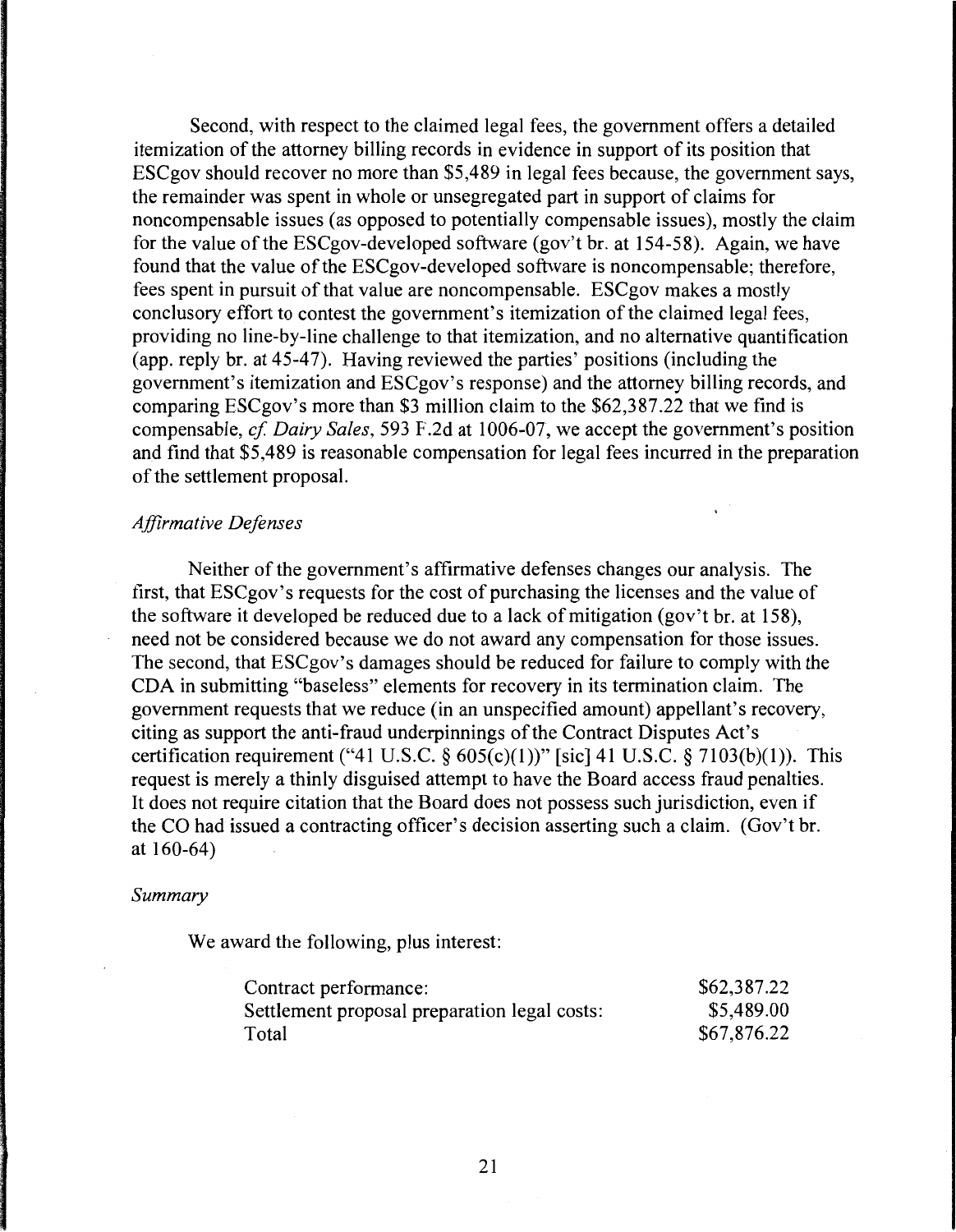### **CONCLUSION**

We have considered the parties' other arguments and are not persuaded thereby. The appeal is sustained in part, and ESCgov is awarded \$67,876.22, plus interest upon that amount pursuant to the CDA, 41 U.S.C. § 7109, from 12 June 2013, the date that the CO received ESCgov's claim, until the date of payment.

Dated: 8 May 2017

MARK N. STEMP Administrative Judge **Acting Chairman Armed Services Board** of Contract Appeals

I concur

RICHARD SHACKLEFORD Administrative Judge Vice Chairman Armed Services Board of Contract Appeals

I concur

**ALEXANDER YOUR** Administrative Judge Armed Services Board of Contract Appeals

I concur in result

 $T_{\rm a}$  of  $\normalsize$   $\normalsize$ 

TIMOTHY P. MCILMAII Administrative Judge<br>Armed Services Board of Contract Appeals